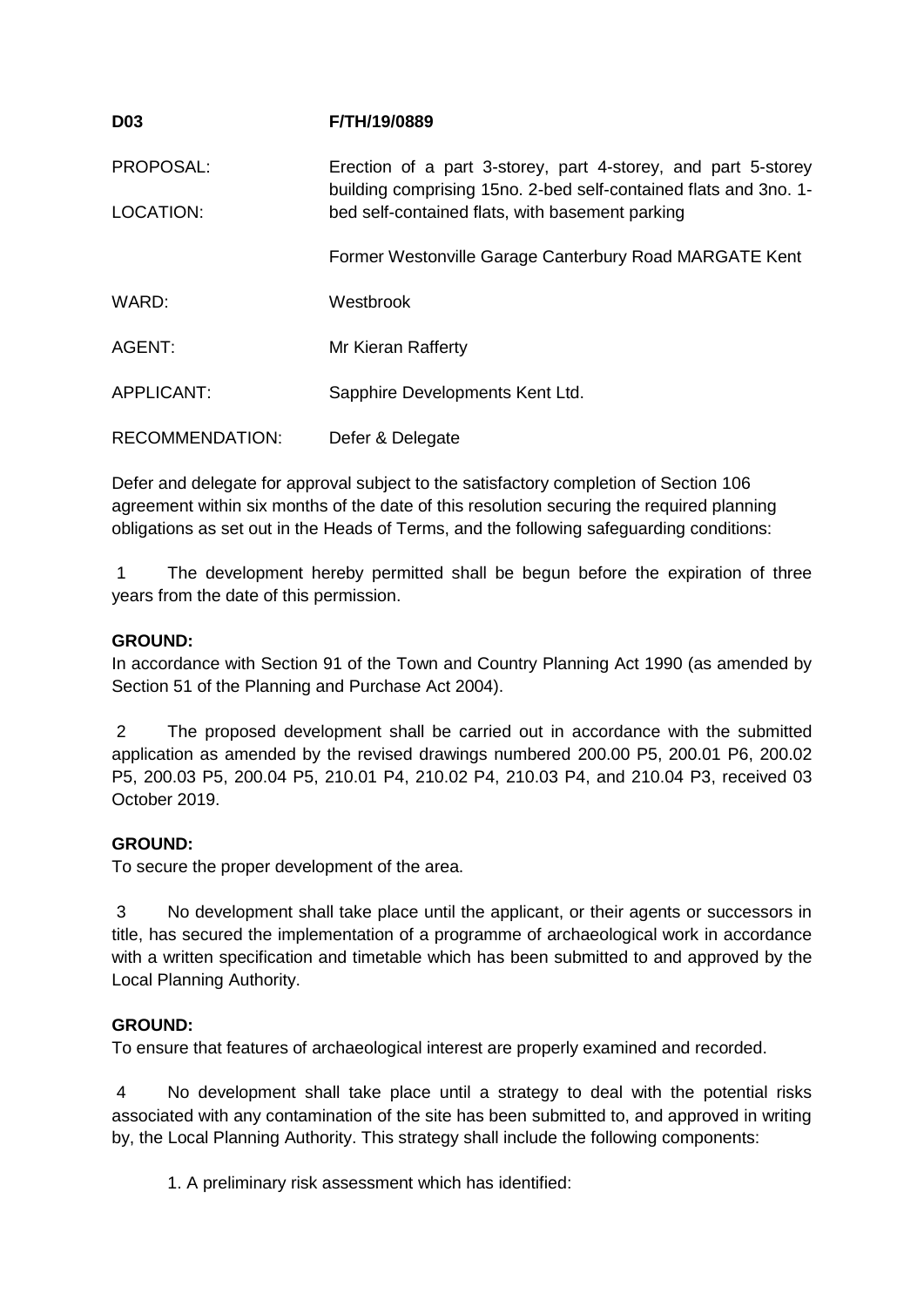- all previous uses,

- potential contaminants associated with those uses,

- a conceptual model of the site indicating sources,

- pathways and receptors and potentially unacceptable risks arising from contamination at the site.

2. A site investigation scheme, based on (1) to provide information for a detailed assessment of the risk to all receptors that may be affected, including those off site.

3. The results of the site investigation and the detailed risk assessment referred to in (2) and, based on these, an options appraisal and remediation strategy giving full details of the remediation measures required and how they are to be undertaken.

4. A verification plan providing details of the data that will be collected in order to demonstrate that the works set out in the remediation strategy in (3) are complete and identifying any requirements for longer-term monitoring of pollutant linkages, maintenance and arrangements for contingency action.

Any changes to these components require the written consent of the Local Planning Authority. The scheme shall be implemented as approved.

# **GROUND:**

To ensure that the development does not contribute to, or is not put at unacceptable risk from, or adversely affected by, unacceptable levels of water pollution in line with paragraph 170 of the National Planning Policy Framework (NPPF).

5 Prior to the first occupation of the development hereby permitted, a verification report demonstrating the completion of works set out in the approved remediation strategy and the effectiveness of the remediation shall be submitted to, and approved in writing, by the LPA. The report shall include results of sampling and monitoring carried out in accordance with the approved verification plan to demonstrate that the site remediation criteria have been met.

# **GROUND:**

To ensure that the site does not pose any further risk to human health or the water environment by demonstrating that the requirements of the approved verification plan have been met and that remediation of the site is complete. This is in line with paragraph 170 of the NPPF.

6 If, during development, contamination not previously identified is found to be present at the site then no further development (unless otherwise agreed in writing with the Local Planning Authority) shall be carried out until a remediation strategy detailing how this contamination will be dealt with has been submitted to and approved in writing by the Local Planning Authority. The remediation strategy shall be implemented as approved.

# **GROUND:**

To ensure that the development does not contribute to, or is not put at unacceptable risk from, or adversely affected by, unacceptable levels of water pollution from previously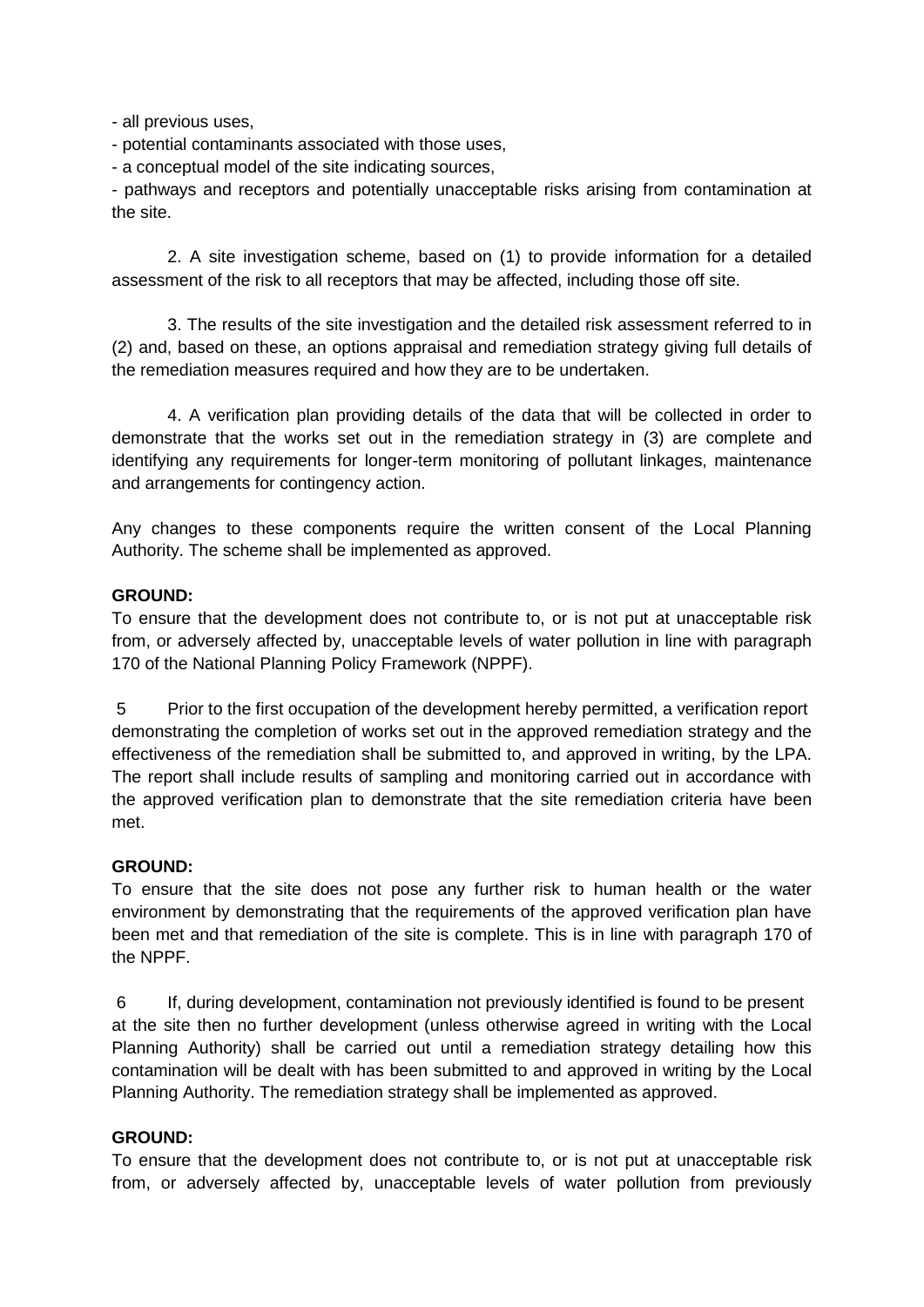unidentified contamination sources at the development site in line with paragraph 170 of the NPPF.

7 No infiltration of surface water drainage into the ground is permitted other than with the written consent of the Local Planning Authority. The development shall be carried out in accordance with the approved details.

# **GROUND:**

To ensure that the development does not contribute to, or is not put at unacceptable risk from, or adversely affected by, unacceptable levels of water pollution caused by mobilised contaminants in line with paragraph 170 of the NPPF.

8 Piling or any other foundation designs using penetrative methods shall not be permitted other than with the express written consent of the Local Planning Authority, which may be given for those parts of the site where it has been demonstrated by a piling risk assessment that there is no resultant unacceptable risk to groundwater. The development shall be carried out in accordance with the approved details.

# **GROUND:**

To ensure that the development does not contribute to, or is not put at unacceptable risk from, or adversely affected by, unacceptable levels of water pollution caused by mobilised contaminants in line with paragraph 170 of the NPPF.

9 Development shall not begin in any phase until a detailed sustainable surface water drainage scheme for the site has been submitted to (and approved in writing by) the local planning authority. The detailed drainage scheme shall demonstrate that the surface water generated by this development (for all rainfall durations and intensities up to and including the climate change adjusted critical 100 year storm) can be accommodated and disposed without increase to flood risk on or off-site.

The drainage scheme shall also demonstrate (with reference to published guidance):

- that silt and pollutants resulting from the site use can be adequately managed to ensure there is no pollution risk to receiving waters.

- appropriate operational, maintenance and access requirements for each drainage feature or SuDS component are adequately considered, including any proposed arrangements for future adoption by any public body or statutory undertaker.

The drainage scheme shall be implemented in accordance with the approved details.

# **GROUND:**

To ensure the development is served by satisfactory arrangements for the disposal of surface water and to ensure that the development does not exacerbate the risk of on/off site flooding, in accordance with paragraph 165 of the NPPF.

10 No building on any phase (or within an agreed implementation schedule) of the development hereby permitted shall be occupied until a Verification Report, pertaining to the surface water drainage system and prepared by a suitably competent person, has been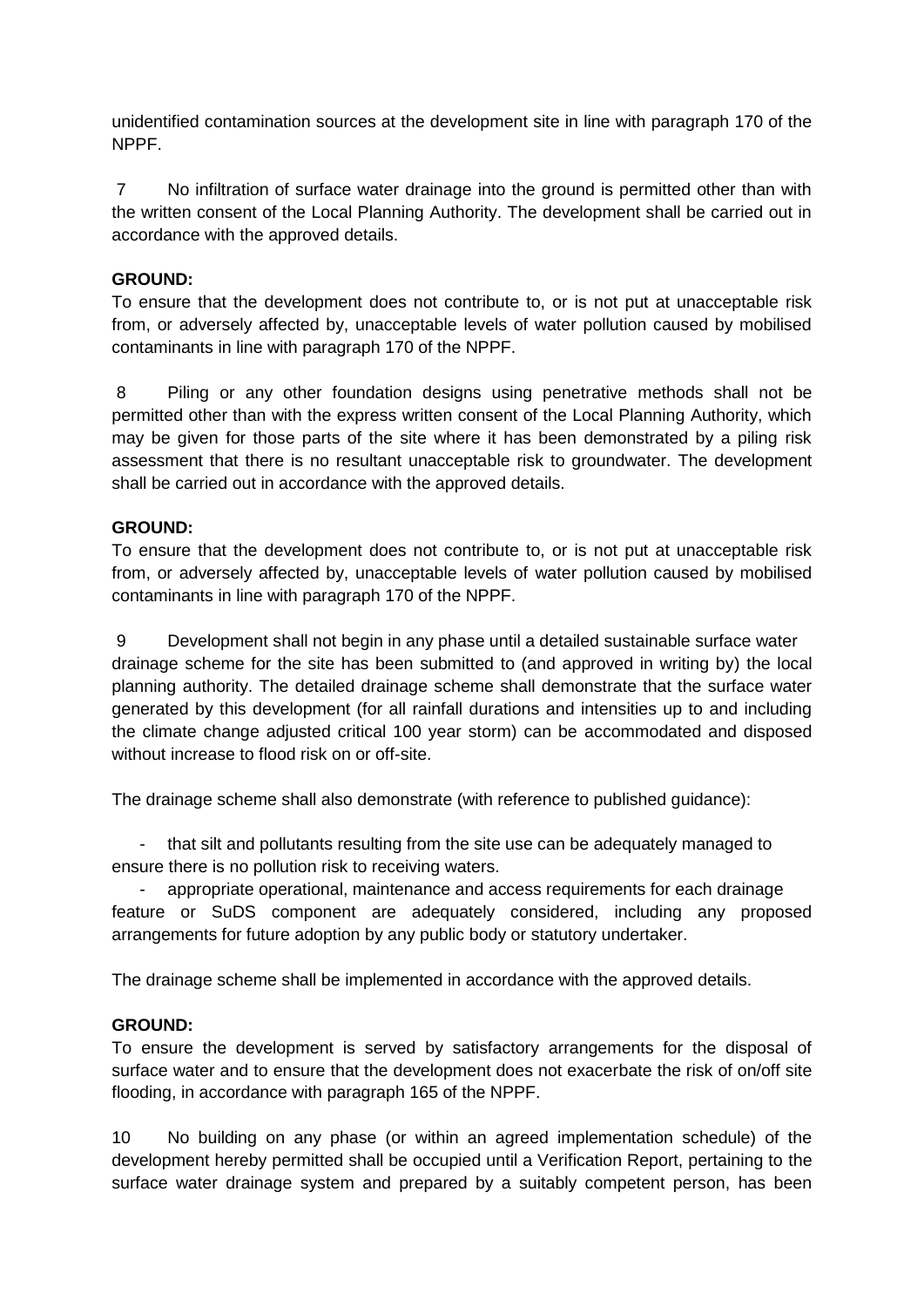submitted to and approved by the Local Planning Authority. The Report shall demonstrate the suitable modelled operation of the drainage system where the system constructed is different to that approved. The Report shall contain information and evidence (including photographs) of details and locations of inlets, outlets and control structures; landscape plans; full as built drawings; information pertinent to the installation of those items identified on the critical drainage assets drawing; and, the submission of an operation and maintenance manual for the sustainable drainage scheme as constructed.

# **GROUND:**

To ensure that flood risks from development to the future users of the land and neighbouring land are minimised, together with those risks to controlled waters, property and ecological systems, and to ensure that the development as constructed is compliant with and subsequently maintained pursuant to the requirements of paragraph 165 of the National Planning Policy Framework.

11 No development shall take place until details of the means of foul drainage have been submitted to and agreed in writing by the Local Planning Authority. The development shall be carried out in accordance with such details as are agreed and thereafter maintained.

# **GROUND:**

To prevent pollution, in accordance with the advice contained within the National Planning Policy Framework.

12 Prior to the commencement of any development on site details to include the following shall be submitted to and approved by the Local Planning Authority and should be carried out in accordance with the approved details.

- (a) Routing of construction and delivery vehicles to / from site
- (b) Parking and turning areas for construction and delivery vehicles and site personnel
- (c) Timing of deliveries
- (d) Provision of wheel washing facilities
- (e) Temporary traffic management / signage
- (f) Measures to control noise affecting nearby residents
- (g) Dust control measures

# **GROUND:**

In the interests of highway safety and neighbouring amenity, in accordance with Policy D1 of the Thanet Local Plan and the National Planning Policy Framework.

13 The gradient of the access hereby approved shall be no steeper than 1 in 10 for the first 1.5 metres from the highway boundary and no steeper than 1 in 8 thereafter.

# **GROUND:**

In the interests of highway safety.

14 Prior to the first occupation of the development hereby permitted, the secure cycle parking facilities as shown on drawing no. 200.01 Rev P6 shall be provided and thereafter maintained.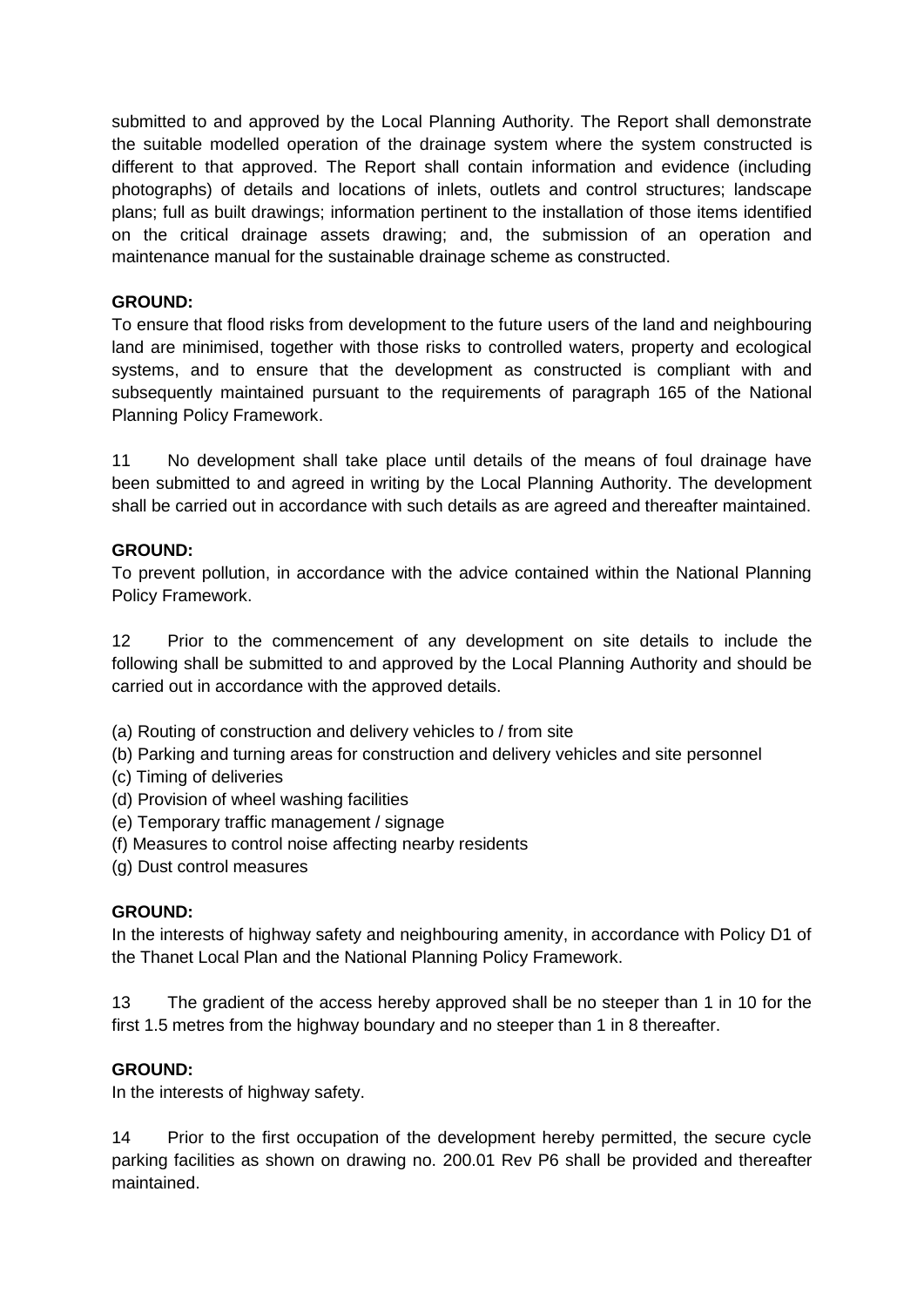# **GROUND:**

In the interests of promoting increased cycling in accordance with policy TR12 of the Thanet Local Plan

15 Prior to the first occupation of the development hereby permitted, the area shown on plan numbered 200.00 Rev P5 for the parking and manoeuvring of vehicles shall be made operational. The area approved shall thereafter be maintained for that purpose.

# **GROUND:**

Development without adequate provision for the parking or turning of vehicles is likely to lead to parking inconvenient to other road users and detrimental to amenity and in pursuance of Policy D1 of the Thanet Local Plan.

16 The development hereby permitted shall be constructed in accordance with the precautionary mitigation measures for hedgehogs as detailed within the Preliminary Ecological Appraisal (MIddlemarch Environmental Ltd July 2019).

# **GROUND:**

In the interests of protecting a priority species, in accordance with the NPPF.

17 Prior to the first occupation of the development hereby approved, full details of both hard and soft landscape works, to include

- species, size and location of new trees, shrubs, hedges and grassed areas to be planted.
- the treatment proposed for all hard surfaced areas beyond the limits of the highway.
- walls, fences, other means of enclosure proposed.

shall be submitted to, and approved in writing by, the Local Planning Authority.

# **GROUND:**

In the interests of the visual amenities of the area and to adequately integrate the development into the environment in accordance with Policies D1 and D2 of the Thanet Local Plan.

18 All hard and soft landscape works shall be carried out in accordance with the approved details. The works shall be carried out prior to the first occupation; of any part of the development, or in accordance with a programme of works to be agreed in writing with the Local Planning Authority. Any trees or plants which within a period of 5 years from the completion of the development die, are removed or become seriously damaged or diseased, shall be replaced in the next planting season with others of a similar size and species.

# **GROUND:**

In the interests of the visual amenities of the area in accordance with Policies D1 and D2 of the Thanet Local Plan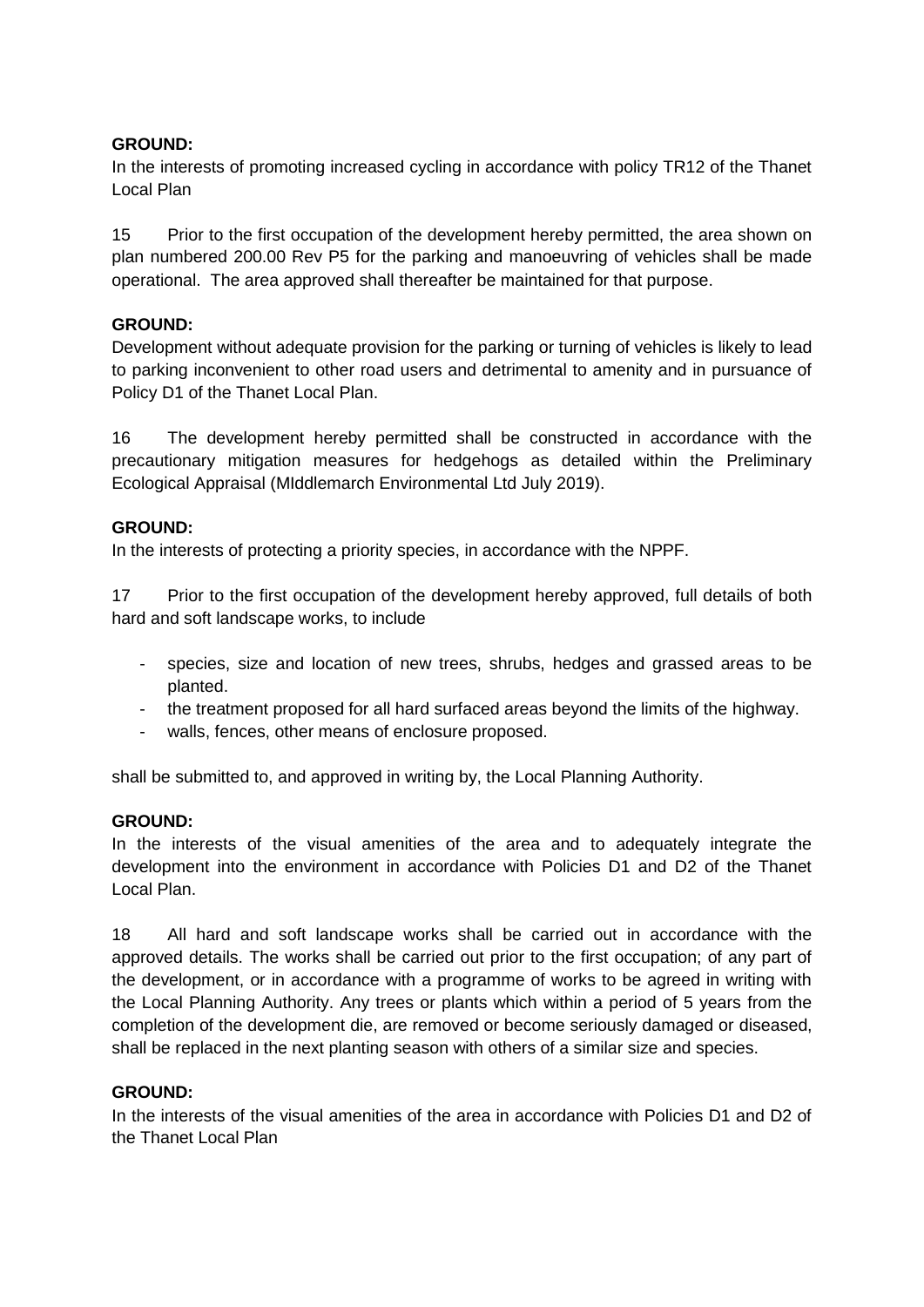19 Prior to the first occupation of the development hereby permitted, electric vehicle charging shall be provided within the site in the form of one active space and 15no. passive spaces. Details of the location and design details of the active electric vehicle charging point shall be submitted to and approved in writing by the Local Planning Authority. The development shall be carried out in accordance with the approved details.

# **GROUND:**

To reduce the impact upon air quality, in accordance with the NPPF.

20 Prior to the commencement of the development hereby approved, a scheme to demonstrate that the internal noise levels within the residential units will conform to the standard identified by BS 8233 2014, Sound Insulation and Noise Reduction for Buildings - Code of Practice, shall be submitted to and approved in writing by the Local Planning Authority. The work specified in the approved scheme shall then be carried out in accordance with the approved details prior to occupation of the premises and be retained thereafter.

# **GROUND:**

In the interests of amenity for future occupiers of the development, in accordance with paragraph 127 of the NPPF.

21 All new window and door openings shall be set within a reveal of not less than 100mm.

### **GROUND:**

In the interests of visual amenity in accordance with Policy D1 of the Thanet Local Plan

22 Prior to the construction of the external surfaces of the development hereby approved samples of the materials to be used shall be submitted to, and approved in writing by, the Local Planning Authority. Development shall be carried out in accordance with the approved samples.

#### **GROUND:**

In the interests of visual amenity in accordance with Policy D1 of the Thanet Local Plan

23 Prior to the construction of the external surfaces of the development hereby permitted, details of the metal balustrading, and manufacturing details of the aluminium windows and doors, shall be submitted to and approved in writing by the Local Planning Authority. The development shall be carried out in accordance with the approved details.

# **GROUND:**

In the interests of visual amenity, in accordance with Policy D1 of the Thanet Local Plan, and the NPPF.

24 An airing cupboard shall be provided within each flat, as shown on plans numbered 200.01 Rev P6, 200.02 Rev P5, and 200.04 Rev P5, for the benefit of clothes drying facilities.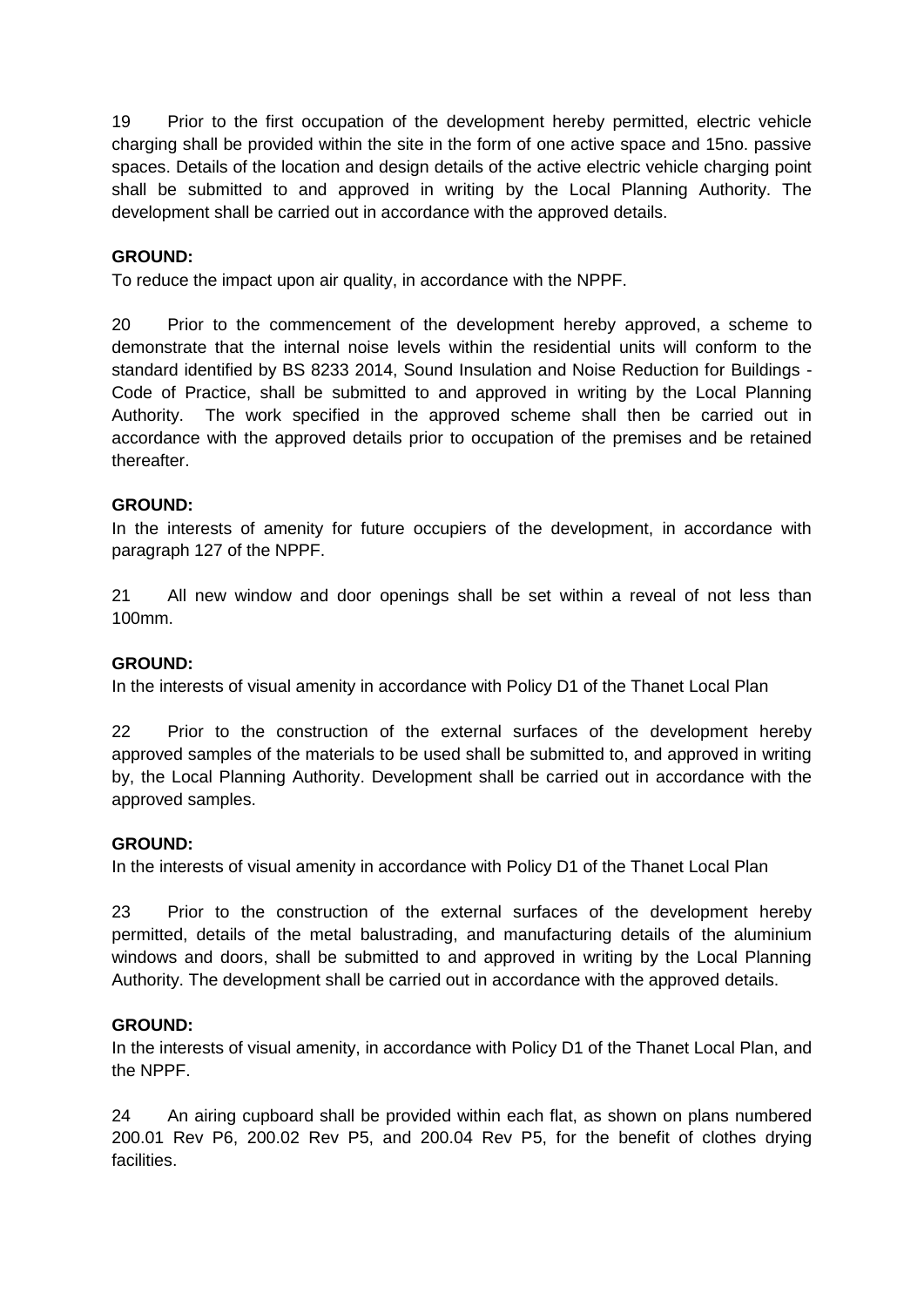# **GROUND:**

To secure a satisfactory standard of development and in the interests of the amenities of the area, in accordance with Policy D1 of the Thanet Local Plan.

25 At least 10% of the development shall be built in compliance with building regulation part M4(2); and at least 5% of the affordable units shall be built in compliance with building regulations part M4 (3).

# **GROUND:**

To meet a range of community needs, in accordance with the NPPF and Policy QD05 of the Draft Local Plan.

26 The refuse storage facilities as specified upon the approved drawing numbered 200.01 Rev P6 shall be provided prior to the first occupation of the development hereby approved and shall be kept available for that use at all times.

# **GROUND:**

To secure a satisfactory standard of development and in the interests of the amenities of the area, in accordance with Policy D1 of the Thanet Local Plan.

# SITE, LOCATION AND DESCRIPTION

The site is on the corner of Westbrook Gardens and Canterbury Road. Historically it was used as a kwik fit garage, but the site has been unused and overgrown for at least the last 15 years, with hoarding enclosing the site.

To the east of the site, in Canterbury Road, a pedestrian access adjoins the site, providing access to the rear of properties in Westbrook Gardens and the Former Sea bathing site, which is now in residential use. To the east of the pedestrian access is a 3-storey modern building, with residential use at upper levels and Tesco located at ground floor level. The site lies towards the end of a row of predominantly commercial uses, within the local centre of Westbrook. Buildings within Canterbury Road are mainly terraced, ranging in height from 2 storey to 4-storey; with the buildings opposite the site being 2-storey, and the recently constructed residential block on the former Dog and Duck PH site (within close proximity of the site) being 4-storey. Properties in Canterbury range in design, and include older pitched roof buildings, along with newer flat roof developments.

To the north of the site, properties within Westbrook Gardens consist of terraced residential dwellings that are either 3-storey in height, or 3-storey with a sub-basement level, as can be seen with the terraced row adjacent to the application site. Properties in Westbrook Gardens have a traditional historic appearance, with specific design features such as bay windows, first floor metal balconies, and sash windows, and all properties are constructed in brick.

# RELEVANT PLANNING HISTORY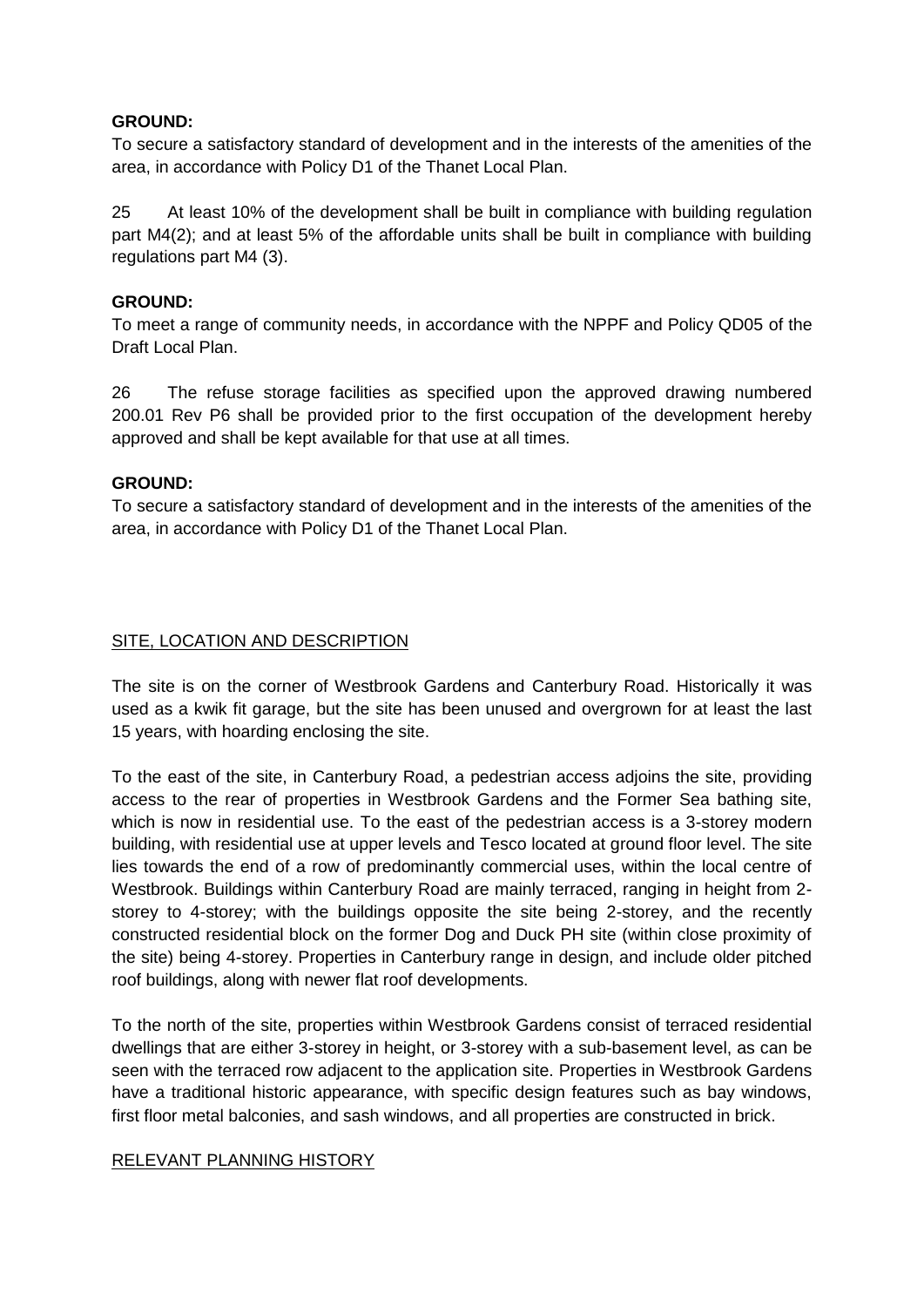F/TH/06/0356 - Erection of part 4-storey and part 5-storey building containing 18no. flats, with basement parking and access from Westbrook Gardens. Granted - 26 June 2006

F/TH/05/1358 - Erection of a part 5-storey, part 4-storey, flat roofed building to provide 18no. 2-bedroom self-contained flats, and provision of basement parking for 18no. cars, with vehicular access from Westbrook Gardens. Refused - 25 January 2006

F/TH/04/0514 - Demolition of existing Kwik Fit premises and erection of 14no. Apartments and associated parking. Granted - 17 November 2004

Adjacent site history

F/TH/08/1286 - Erection of a 3-storey building containing A1 retail unit on ground floor and 8no. Self-contained flats, and installation of ATM to front elevation and air conditioning units to rear of building - Granted - 18 December 2008

#### PROPOSED DEVELOPMENT

The proposal is for the erection of a part 4-storey, part 5-storey building containing 18no. Flats, including 15no. 2-bed units and 3no. 1-bed units. An underground parking area for 16no. vehicles is provided, with vehicular access from Westbrook Gardens.

#### DEVELOPMENT PLAN POLICIES

Thanet Local Plan (2006)

H1 - Housing H8 - Size and Type of Housing H14 - Affordable Housing SR5 - Play space TR12 - Cycle Parking TR16 - Parking Provision CF2 - Financial Contributions

Draft Local Plan 2020

QD04 - Technical Standards

#### NOTIFICATIONS

Neighbouring occupiers have been notified and a site notice posted. Three letters of objection have been received raising the following concerns:

- loss of light,

- loss of privacy,

- height should be in keeping with neighbouring properties,

- highway safety resulting from the additional vehicles on the roads from the proposed development,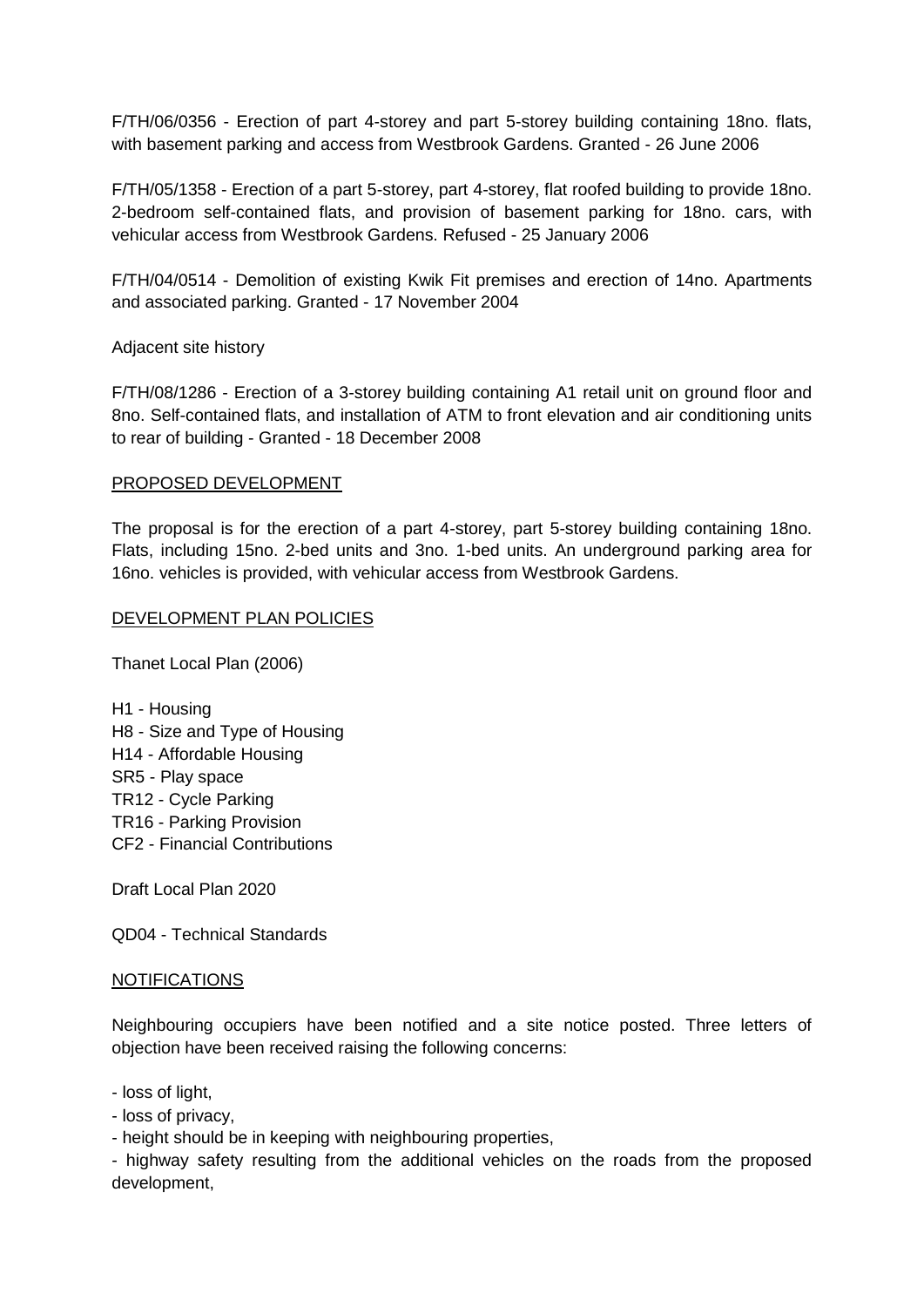#### - noise and disturbance.

### **CONSULTATIONS**

**KCC Highways and Transportation** - (*final comments*) Following comments from the highway authority (HA) on 22nd July the applicants have revised the access arrangement and removed the vehicle lift. The amended drawings show a ramp access which will reduce the likelihood of vehicles queuing on the public highway, and remove the risk of issues associated with failure and maintenance of vehicle lifts. To accommodate the ramp within the site the applicants have removed 2 on site parking spaces, which mean that the site is slightly under the recommended standards. The provision of the access ramp is deemed an improvement in terms of safety, and due to the close proximity of the site to nearby shops and services it is agreed that a slight under provision of 2 spaces is acceptable. The remaining spaces on site must be allocated to ensure that future occupants are aware whether or not they can park on site and avoid abortive movements in and out of the site. It is noted on the revised drawings that the applicants have relocated the refuse storage area to the ground floor, removing the need for bins to be taken from basement to ground floor level on collection dates. To ensure that access visibility in and out of the site is not obstructed the applicants will need to progress a traffic regulation order (TRO) to remove the 2-3 parking spaces located directly at, and alongside, the proposed vehicle entrance. The TRO will need to be carried out separate from the planning process via a best endeavours condition. I confirm that provided the following requirements are secured by condition then I would raise no objection on behalf of the local highway authority.

(*Initial comments*) The highway authority (HA) is satisfied with the principle of development in this location; however do have concerns with the proposals as currently submitted. It should be noted that the applicants did not engage with the HA for formal pre-application advice so the designs have not been viewed previously by KCC. The applicants propose to install a vehicle lift on site to access the basement level car park. In general the HA do not support the introduction of vehicle lifts as there are various risks involved with their use, such as:

- Power cuts

- Lift failures / faults / routine maintenance

- Queues onto highway if more than one vehicle is attempting to access the site at once, or is waiting for another driver to exit the site which may lead to reversing back onto the highway. By placing the refuse store on the basement level further risks are presented by these proposals, with increased likelihood of queuing on the highway.

1.) The applicants need to revise the access and parking arrangements for this site, it is suggested that a revised parking layout with an access ramp be considered as the use of parking lifts are unlikely to be accepted in any form by the HA.

2.) The tracked drawings submitted show that access to some of the parking bays is very tight, especially those located near pillars. Some of the tracked drawings show vehicles overlapping other parking bays, which would not be acceptable.

3.) Parking numbers should accord with Kent Residential Parking Standards (IGN3) for a rural location which requires a minimum of 1 parking space per flat, plus 0.2 visitor spaces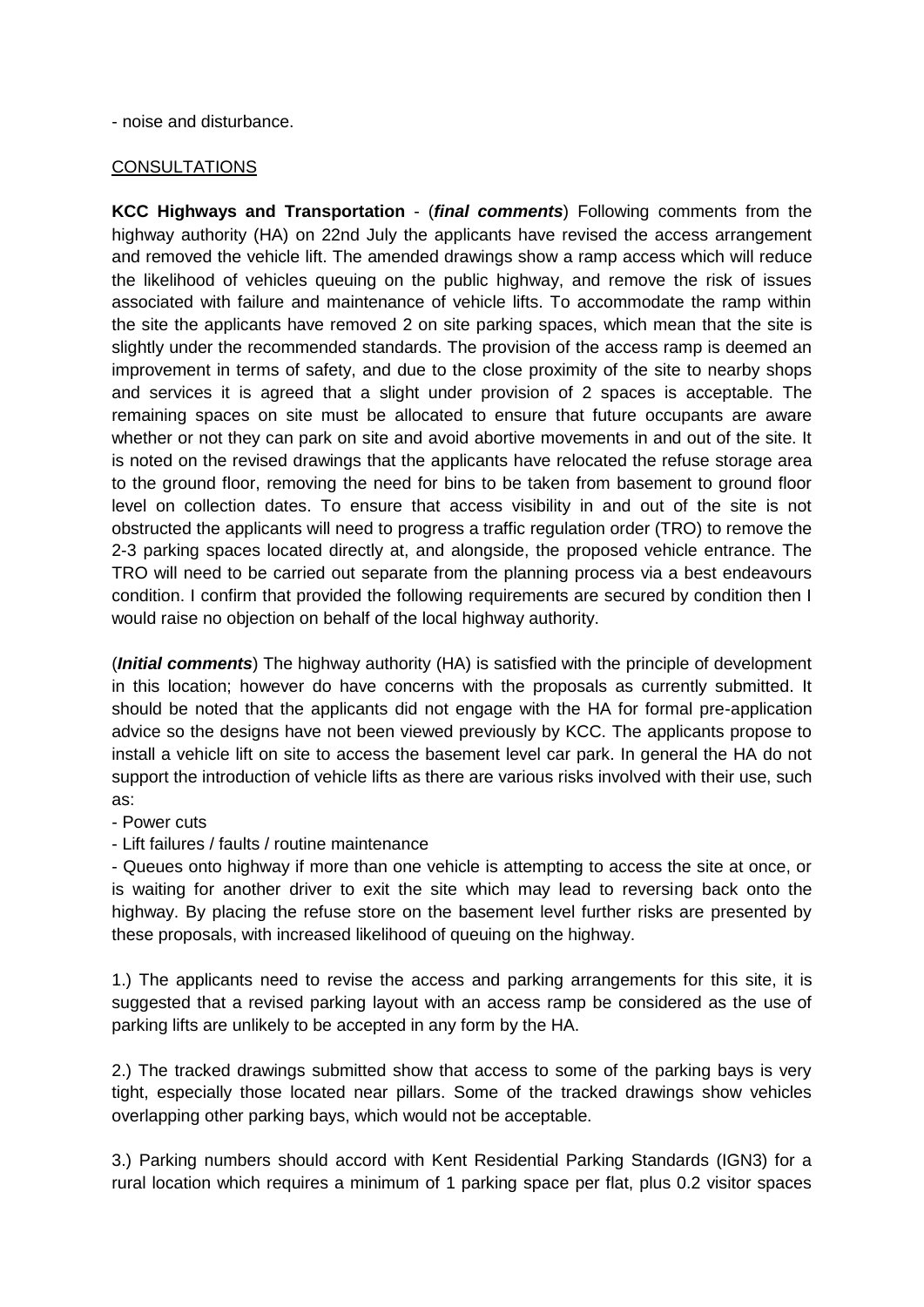per unit. This is the same parking standard recently applied to the nearby site off Westbrook Gardens (ref: TH/17/1788). If adequate parking is not provided on site this will lead to parking overspill into Westbrook Gardens and other nearby residential streets which contain limited parking restrictions. I wish to place a holding objection to this application.

**KCC SUDs** - (*final comment*) As discussed with yourselves we have specific concerns about the information submitted to support this application, firstly, in relation to the level of detail on surface water drainage matters and secondly in relation to the ability to prove a connection and discharge to the existing public sewer system.

We understand the implications of the comments made by the applicant in relation to our previous comments but would highlight that the dereliction of this site and the lack of a survey of a proven connection may require specific site controls on discharge from the site and have subsequent impact for calculation of attenuation volumes within the proposed development and implications for accommodation within the built-form.

We would highlight that irrespective of any agreement with Southern Water that discharge rates must be consistent with Kent County Council's Drainage and Planning Policy (November 2019). This requires that peak runoff rate from the development must be as close to the greenfield runoff rate as reasonably practicable but at a minimum must achieve a 50% reduction in the pre-development runoff rate. Please refer to the Policy for the full text on this requirement.

If your authority is minded to approve this application, we would recommend the inclusion of specific safeguarding conditions.

(*initial comment*) Kent County Council as Lead Local Flood Authority have reviewed the drainage strategy and SUDS Appraisal carried out by Turner Jomas & Associates (July 2019) and have the following comments:

1. The appraisal report states that the site is currently fully impermeable. It would appear that the site was demolished prior to 2007 and the vegetation growth has occurred since that time. The topographical survey plan indicates site is covered by overgrown vegetation and the contamination study indicates that the site has been clear of structures; therefore predevelopment condition should reflect that the site is permeable.

2. The report assumes that the site is currently served by public surface water sewer and proposes maintaining the existing discharge rate and connection. However given the passage of time since demolition occurred there cannot be an assumption of a connection and contribution from the site. Southern Water correspondence clearly states that "alternative means of draining surface water from this development are required. Discharge of surface water runoff to public combined network can be allowed only once full assessment of other alternative methods have been carried out and discounted and at the discharge rates agreed with Southern Water".

3. The appraisal should include a schematic drainage layout plan and supporting calculations to demonstrate the drainage system operation and the proposed drainage model network.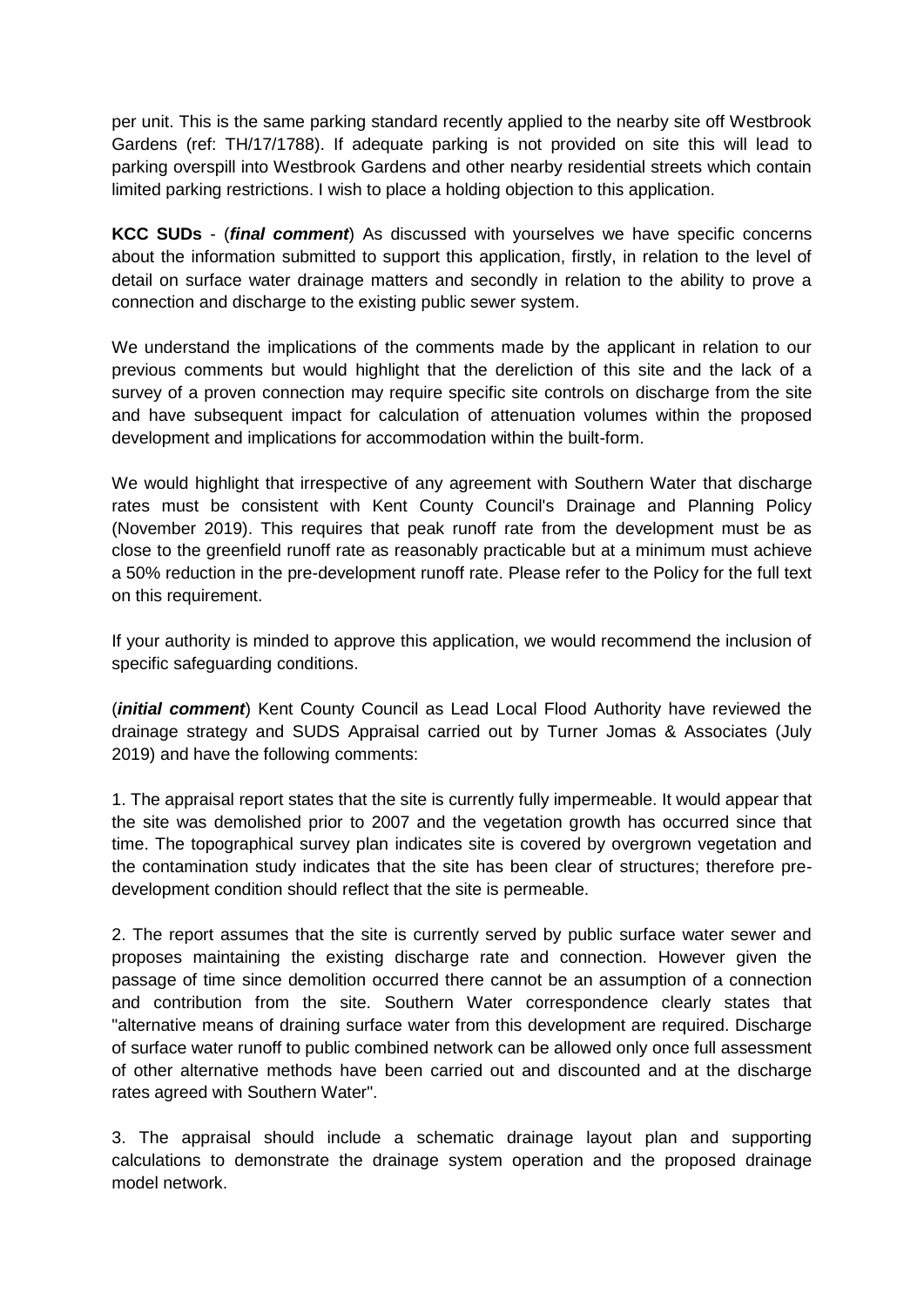4. In February 2016, the Environment Agency published new guidance on how to use climate change allowances in flood risk assessments. The new allowances for peak rainfall intensities have implications for drainage design and should be included within any drainage strategy prepared to accompany a planning application. As LLFA, KCC will require that the design accommodates the 1 in 100 year storm with a 20% allowance for climate change and an additional analysis undertaken to understand the flooding implication for a greater climate change allowance of 40%. This analysis must determine if the impacts of the greater allowance are significant and exacerbate any flood risk. The design may need to be minimally modified but may also need additional mitigation allowances, for example attenuation features or provision of exceedance routes. This will tie into existing designing for exceedance principles.

5. The drainage strategy must establish the surface water discharge principle and location as part of the appraisal. The site is underlain by the Margate Chalk, therefore opportunity for using infiltration should be investigated. It is not known whether any contamination risk would constrain discharge to ground. This also needs to be confirmed. We consider the information provided are insufficient and incomplete; therefore recommend the application is not determined until additional information is provided for review.

**KCC Archaeology** - Extensive archaeological remains are recorded in the Westgate area. The sites of two iron age and Romano-British settlements are known within a 500m radius of the premises, one at Hartsdown park and one close to the nearby Royal Esplanade. Cropmarks of enclosures are also known directly south of the site. The general potential of the area relates principally to Bronze Age, Iron Age and Roman remains found along the coast line to the west and expected to continue in towards Margate. Recent investigations in close proximity to the present site have revealed remains of prehistoric date. While the site has seen previous development it is not known the extent to which the land below that development was previously disturbed and the present proposal involves substantial excavations including for a basement level.

It is possible that archaeological remains will be disturbed by groundworks involved in development. I therefore advise that a condition for a programme of archaeological work be attached to any forthcoming consent.

**KCC Biodiversity** - (*final comment*) We have reviewed the updated ecological information submitted in support of this planning application and advise that sufficient information has been provided.

Terrestrial Mammals (including Hedgehog)

There is potential for terrestrial mammals, such as Hedgehog (a priority species under the NERC Act 2006) to be present. To ensure hedgehogs are not harmed during the construction phase of the development, the ecology report has recommended precautionary mitigation measures which we advise are implemented. As such, if planning permission is granted, we advise a condition is attached to secure precautionary mitigation measures for hedgehogs.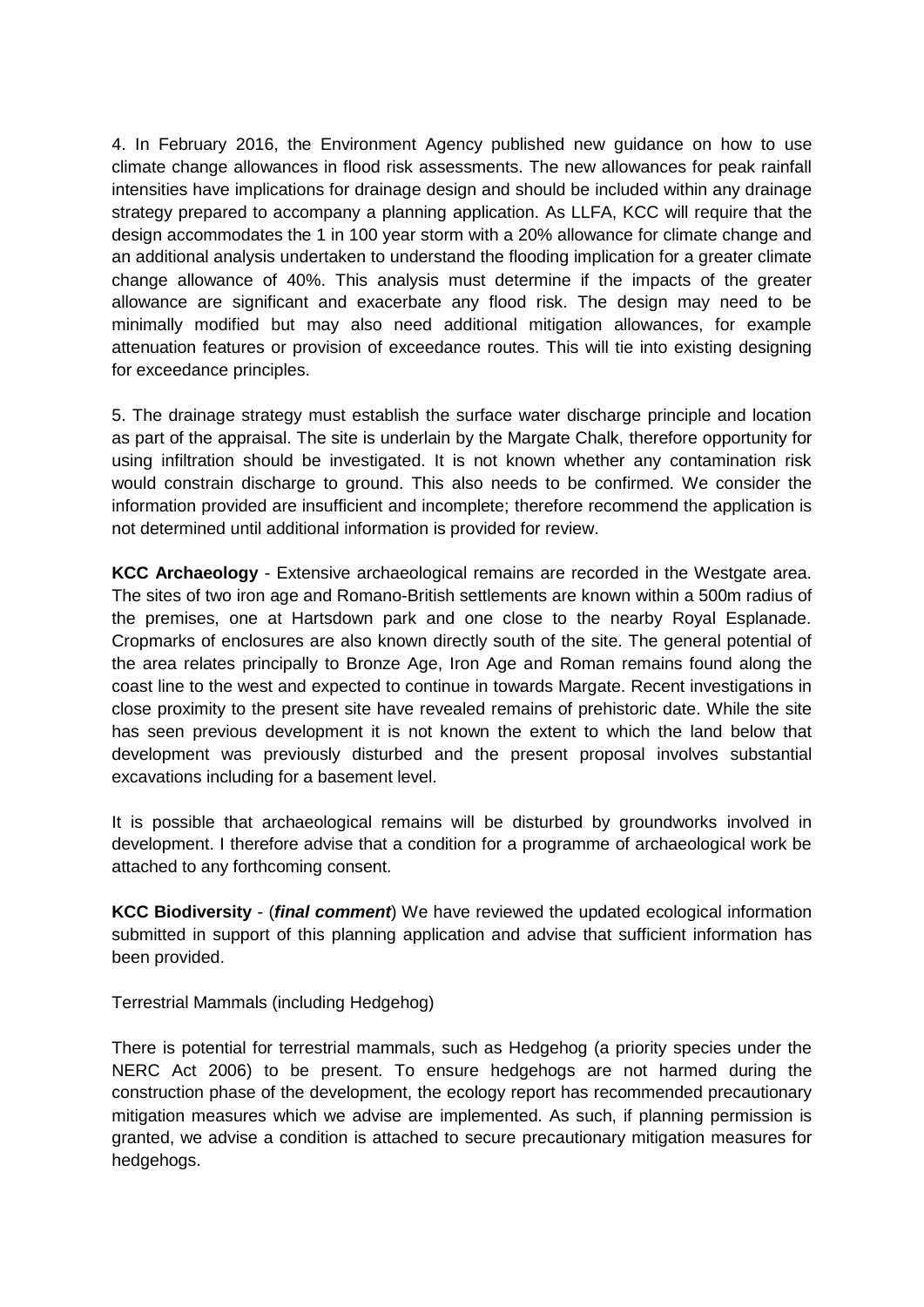### Breeding Bird Informative

Habitats are present on and around the site that provide opportunities for breeding birds. Any work to vegetation that may provide suitable nesting habitats should be carried out outside of the bird breeding season (March to August) to avoid destroying or damaging bird nests in use or being built. If vegetation needs to be removed during the breeding season, mitigation measures need to be implemented during construction in order to protect breeding birds. This includes examination by an experienced ecologist prior to starting work and if any nesting birds are found, development must cease until after the juveniles have fledged.

# Thanet and Canterbury SAMM

The development includes proposals for new dwellings within the zone of influence (7.2km) of the Thanet Coast and Sandwich Bay Special Protection Area (SPA) and Wetland of International Importance under the Ramsar Convention (Ramsar Site). Therefore, Thanet District Council will need to ensure that the proposals fully adhere to the agreed approach within the Strategic Access Management and Monitoring Plan (SAMMP) to mitigate for additional recreational impacts on the designated sites and to ensure that adequate means are in place to secure the mitigation before first occupation. A recent decision from the Court of Justice of the European Union has detailed that mitigation measures cannot be taken into account when carrying out a screening assessment to decide whether a full 'appropriate assessment' is needed under the Habitats Directive. Therefore, we advise that due to the need for the application to contribute to the Thanet Coast and Sandwich Bay SAMMP, there is a need for an appropriate assessment to be carried out as part of this application.

# Ecological Enhancements

In alignment with paragraph 175 of the National Planning Policy Framework 2019, the implementation of enhancements for biodiversity should be encouraged. The ecology report recommends several enhancements which are suitable for the development. As such, we advise that a condition is attached to planning permission, if granted.

*(initial comment*) No ecological information has been submitted with this application. As a result of reviewing the data we have available to us (including aerial photos and biological records) and the information submitted with the planning application, we advise that further information is sought with regards to the potential for ecological impacts to arise as a result of the proposed development. Although poorly connected and relatively small in size, the development area is densely vegetated and could have the potential for to support protected/notable species, such as badgers and hedgehogs (the latter being a priority species under the NERC Act 2006). As such, we advise that a preliminary ecological appraisal (PEA) is undertaken by a suitably qualified ecologist, in accordance with good practice guidelines - the PEA will assess the habitats and features within and around the site and identify if there is a need for further ecological surveys to assess ecological value and/or confirm protected species presence/likely absence.

**Southern Water** - (*final comments*) Our initial investigations indicate that there are no dedicated public surface water sewers in the area to serve this development. The developer can discharge surface water flow no greater than existing levels if proven to be connected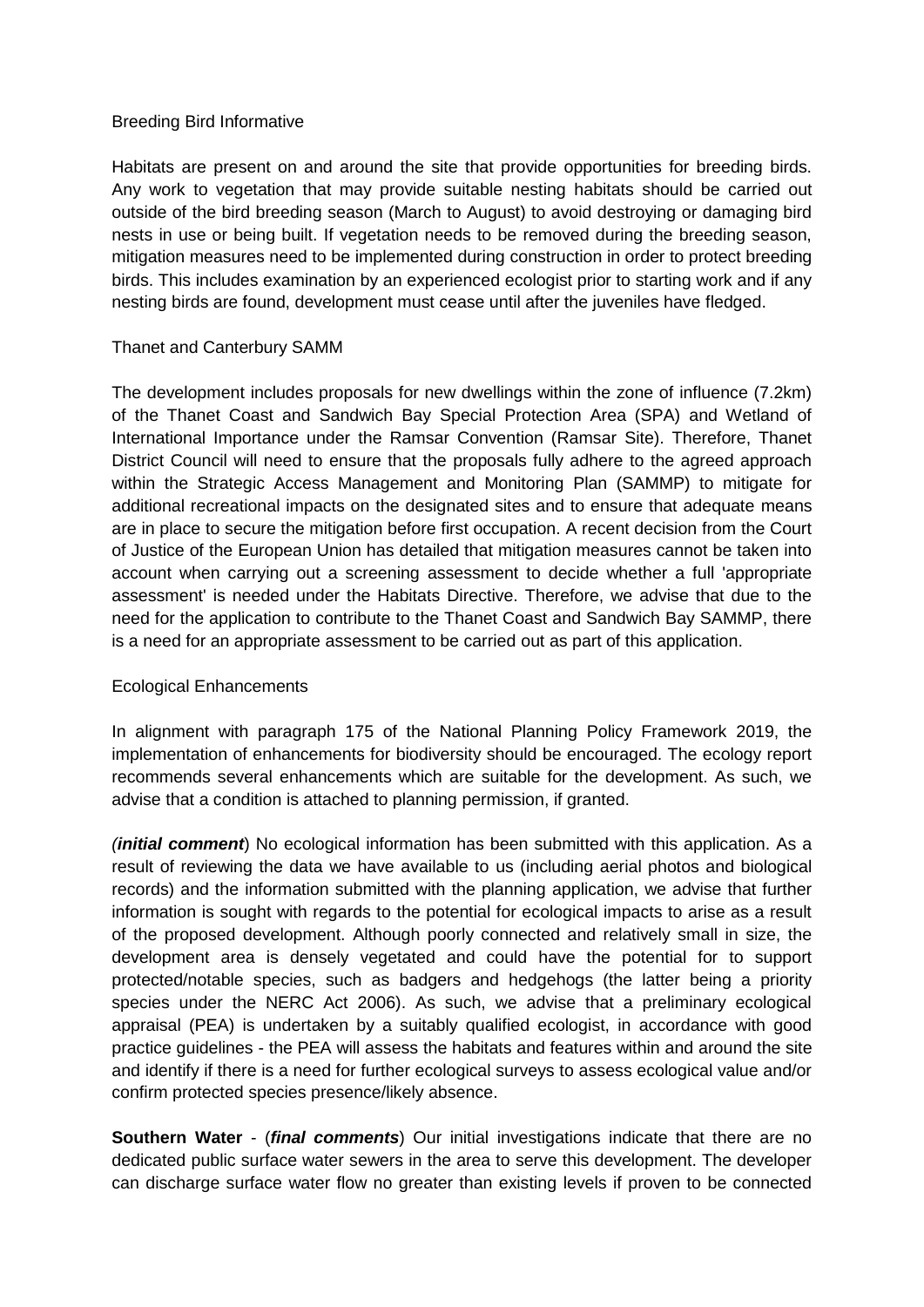and it is ensured that there is no overall increase in flows into the surface water system. You will be required to provide a topographical site survey and/or a CCTV survey showing the existing connection points, pipe sizes, gradients and calculations confirming the proposed surface water flow will be no greater than the existing contributing flows. All other comments in our response dated 05/08/2019 remain unchanged.

(*initial comments*) Please find attached a plan of the sewer and water records showing the approximate position of a public sewer and water main crossing the site. The exact position of the public sewers and water main must be determined on site by the applicant before the layout of the proposed development is finalised. It might be possible to divert the foul sewer, so long as this would result in no unacceptable loss of hydraulic capacity, and the work was carried out at the developer's expense to the satisfaction of Southern Water under the relevant statutory provisions.

It is possible that a sewer now deemed to be public could be crossing the development site. Therefore, should any sewer be found during construction works, an investigation of the sewer will be required to ascertain its ownership before any further works commence on site.

Our initial investigations indicate that there are no dedicated public surface water sewers in the area to serve this development. Alternative means of draining surface water from this development are required. Discharge of surface water runoff to public combined network can be allowed only once full assessment of other alternative methods have been carried out and discounted and at the discharge rates agreed with Southern Water as not introducing detriment to downstream network. Foul and surface water onsite network shall remain separate until the boundary of the site or final connection to public sewer.

**Environment Agency** - Based on the submitted information we consider that planning permission could be granted for the proposed development if the following planning conditions are included as set out below. Without these conditions, the proposed development poses an unacceptable risk to the environment and we would object to the application.

The previous use of the proposed development site as a PFS and motor vehicle garage presents a high risk of residual contamination that could be mobilised during construction to pollute controlled waters. Controlled waters are sensitive in this location because the proposed development site is located upon Principal aquifer overlain by clay head.

The reports submitted in support of this planning application provide us with confidence that it will be possible to suitably manage the risk posed to controlled waters by this development. Further detailed information will however be required before built development is undertaken. It is our opinion that it would place an unreasonable burden on the developer to ask for more detailed information prior to the granting of planning permission but respect that this is a decision for the LPA.

**TDC Contaminated Land Officer** - I am writing following review of the above and the desk study report (Ref. S19-489, June 2019, SWEL) submitted in connection with this application.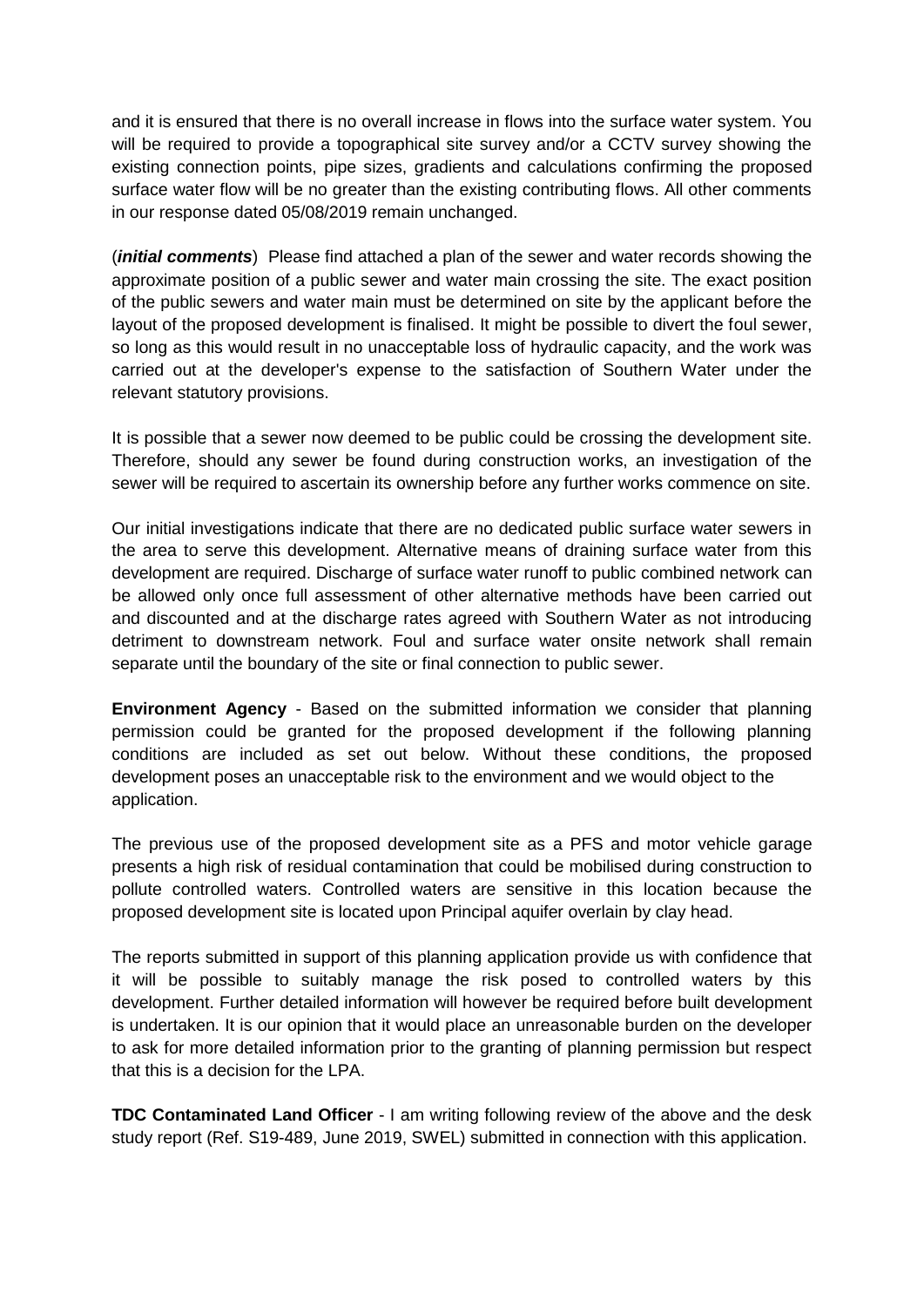Given the former Vehicle Sales, Repair and Overhaul use of the site, and anecdotal evidence of tank removal at the site, the report recommends intrusive investigation is undertaken to test the Conceptual Model.

I would therefore be grateful if a safeguarding condition be added, should planning permission be granted.

**TDC Environmental Health** - Upon looking at the application this is the construction of a 4 storey building containing 18 flats. There will also be a basement parking area accessed by a car lift.

When considering the application Environmental health must take into account that:

- it continued to receive complaints about early morning deliveries to the Tesco store adjoining.
- the site itself will be 2 storeys taller that the adjoining Tesco building. There may be services on that building such as air condition unit that are a noise source.
- the site sits on a busy road with often stationary traffic.

With this in mind I request an external noise level condition, the following condition is added to any grant of permission.

I note the inclusion of a car lift at the site. the car lift will sit below a proposed flat within the same development. It will also sit adjoining an unconnected residential dwelling at basement and ground floor levels. To protect that residence I request a noise level condition is added to any grant of permission.

I note that the site has underground allocated parking. The site sits within the Thanet Air Quality Management area. I therefore request an electric vehicle charging condition is added to any grant of permission.

**Crime Prevention Design Advisor** - Having reviewed the on line plans and documentation, the applicant/agent has clearly considered some crime prevention issues in the submitted Planning Statement.

To date we have had no communication from the applicant/agent and there are some additional issues to be addressed, these include:

1. Perimeter and boundary treatments - should be a min of 1.8m high to the route that leads to the rears of the properties on Westbrook Gardens. The current design could affect that route detrimentally without careful security measures being included.

2. There are both gaps and gates shown to the Westbrook Gardens and Canterbury Road boundaries so we are unclear about if these are to be secured or merely a "guideline".

3. Parking security is essential so full height access controlled gates for vehicles only.

4. There are no ground anchors shown for motorbikes or mopeds, it is advised that these are offered to provide secure parking options thus avoiding them being secured outside and becoming vulnerable.

5. This area is very busy for on street parking (not seasonal). We have concerns that the space needed for the access to the lift, any additional vehicle ownership or larger vehicle ownership could increase the potential for conflict.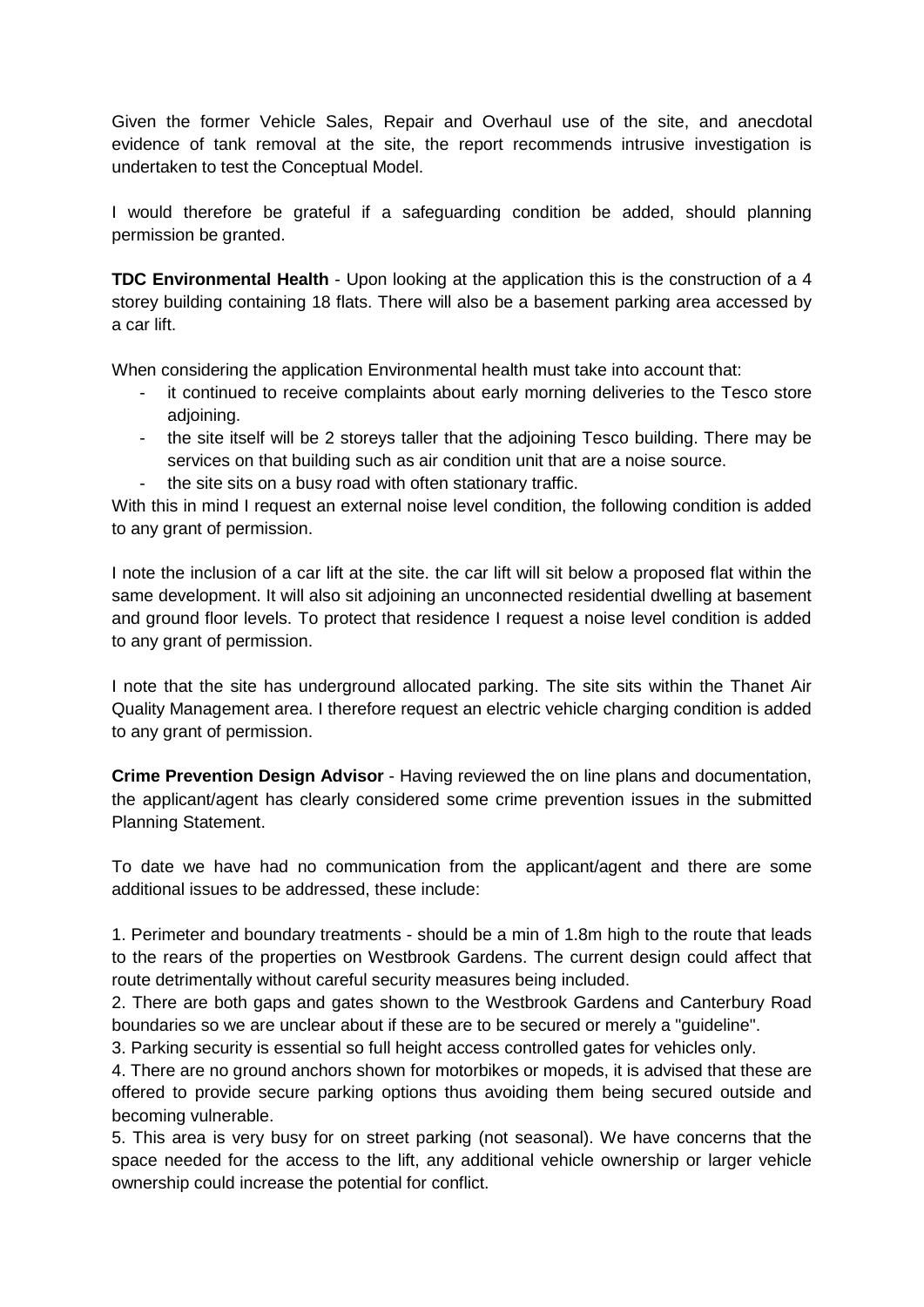6. The proximity of the proposed building line and height to the Co-Op ATM and potential effects to the associated cash filling and user security is of concern.

7. Lighting and appropriate CCTV would be required for the lift access, the pedestrian access and the access to the doorstep play space.

8. Access Control to the main entrance should be duel fire and security PAS 24 2016 UKAS certified

9. All doorsets including those to the ground and first floor balconies to all of the communal areas and apartments to be PAS 24 2016 UKAS certified

10. All the windows on the ground floor and any vulnerable to climbing to be PAS 24 2016 UKAS certified

11. Bedroom windows are shown facing the doorstep play space - this requires defensive treatments.

12. Security Compartmentalisation - we recommend that the doors to the different floors are access controlled to minimise the opportunity for unauthorised access.

13. Bin collections - refuse collectors should not have access to the bins via the basement. There are several concerns about the plan as shown and access.

14. The cycle store should be completely separate from the bin store and fully lit and lockable.

15. Mail should be via a "Through the wall" or air lock system, the current plans show that there is a post room however it is around a corner. Trade buttons are not permitted as they are a proven factor for crime in this type of apartment block.

16. All flats to have full audio visual access control.

17. The top floor garden should serve those residents only.

**KCC Development Project Manager** - The County Council has assessed the implications of this proposal in terms of the delivery of its community services and is of the opinion that it will have an additional impact on the delivery of its services, which will require mitigation either through the direct provision of infrastructure or the payment of an appropriate financial contribution.

# **COMMENTS**

The application is brought before members as a departure to Policy H1 of the Thanet Local Plan.

# **Principle**

Policy H1 of the Thanet Local Plan states that residential development on non-allocated sites will be permitted only on previously developed land within the existing built-up confines. Whilst the site address makes reference to a former garage on the site, there is no evidence of any structures on the site, following the clearance of the site there is also no evidence of any hard surfacing. Until recently the site has been overgrown, with vegetation reaching almost 3m in height. Following the site clearance it is possible to see the number of saplings that covered the site from the remaining stumps. It is likely that the demolition of the garage occurred following the granting of the 2004 planning application for the demolition of the garage. The application site is therefore considered to be non-previously developed, contrary to Policy H1 of the Thanet Local Plan.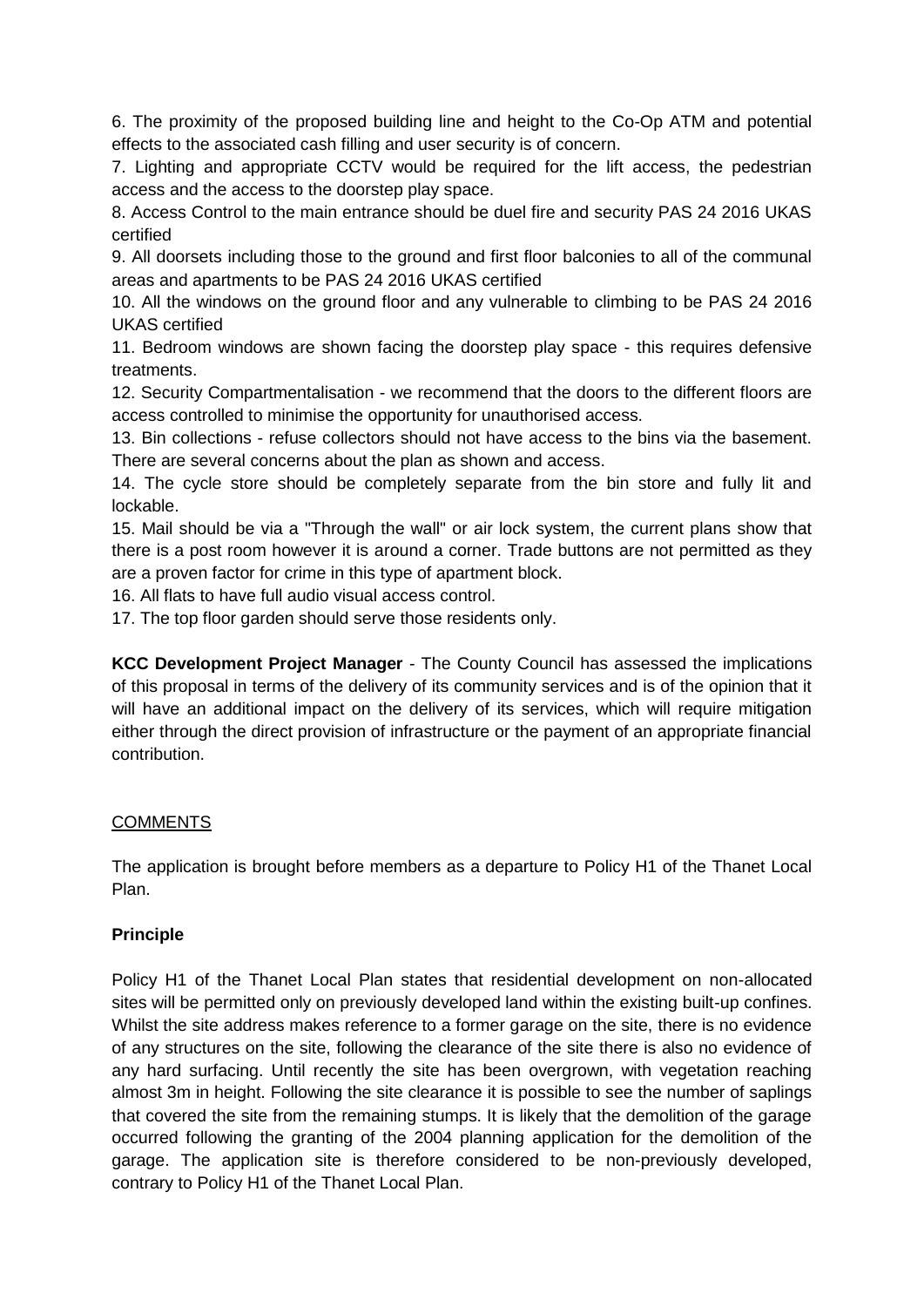Whilst the proposed development is considered to be a departure to Policy H1, this policy constraint needs to be balanced with the fact that there is a current need for housing in Thanet, and on this basis the National Planning Policy Framework (NPPF) indicates that applications for housing should be considered in the context of the presumption in favour of sustainable development.

The site is not allocated for housing within the Draft Local Plan, but planning permission has previously been granted in 2006 for 18no. flats, and in 2004 for 14no. flats. There is no extant consent for the development of the site; however, the principle of developing the site was previously considered and accepted under the current adopted Thanet Local Plan (2006),which needs to be afforded some weight within the decision making process.

The site is sustainably located on a bus route, falls within the local centre of Westbrook, and is within walking distance of Margate town centre, Margate train station, and other facilities and services. There are no policy restraints restricting the development of the site.

The principle of developing the site is therefore considered to be acceptable subject to other material planning considerations, including the impact upon the character and appearance of the area, neighbouring living conditions, and highway safety.

# **Character and Appearance**

The proposed development is located on a prominent corner site within the local centre of Westbrook. The site is visible from long views along the Canterbury Road, and is particularly visible from the top of the bridge to the west of the site. There is existing development on either side of the site, and whilst there is no presence of physical development upon the site, historically the site occupied a kwik fit garage. Whilst the site is classed as non-previously developed land given the period of time that has past since its last use, the current openness of the site is not considered to offer any recreational benefits, or intrinsic value to the area, and as such the loss of the open space is not considered to be contrary to Policy SR10 of the Thanet Local Plan.

To the north of the site are traditional three storey dwellings with basement level. The buildings have a bay window at ground floor level with a raised stepped access, and sash windows at the upper levels with balcony at first floor level.

To the east of the site is a 3-storey flat roof building accommodating a retail use at ground floor level with residential above. The building is more modern in its design, with aluminium windows and aluminium French doors with glazed balustrading at first floor level.

The most recently approved scheme for the development of the site was in 2006, prior to the introduction of the NPPF. The approved development was a part 4-storey part 5-storey development that extended across the full width of the site, joining onto no.1 Westbrook Gardens and extending up to the access from Canterbury Road. The design contained a single entrance to the building onto Westbrook Gardens, with a vehicular access leading down to a basement parking area.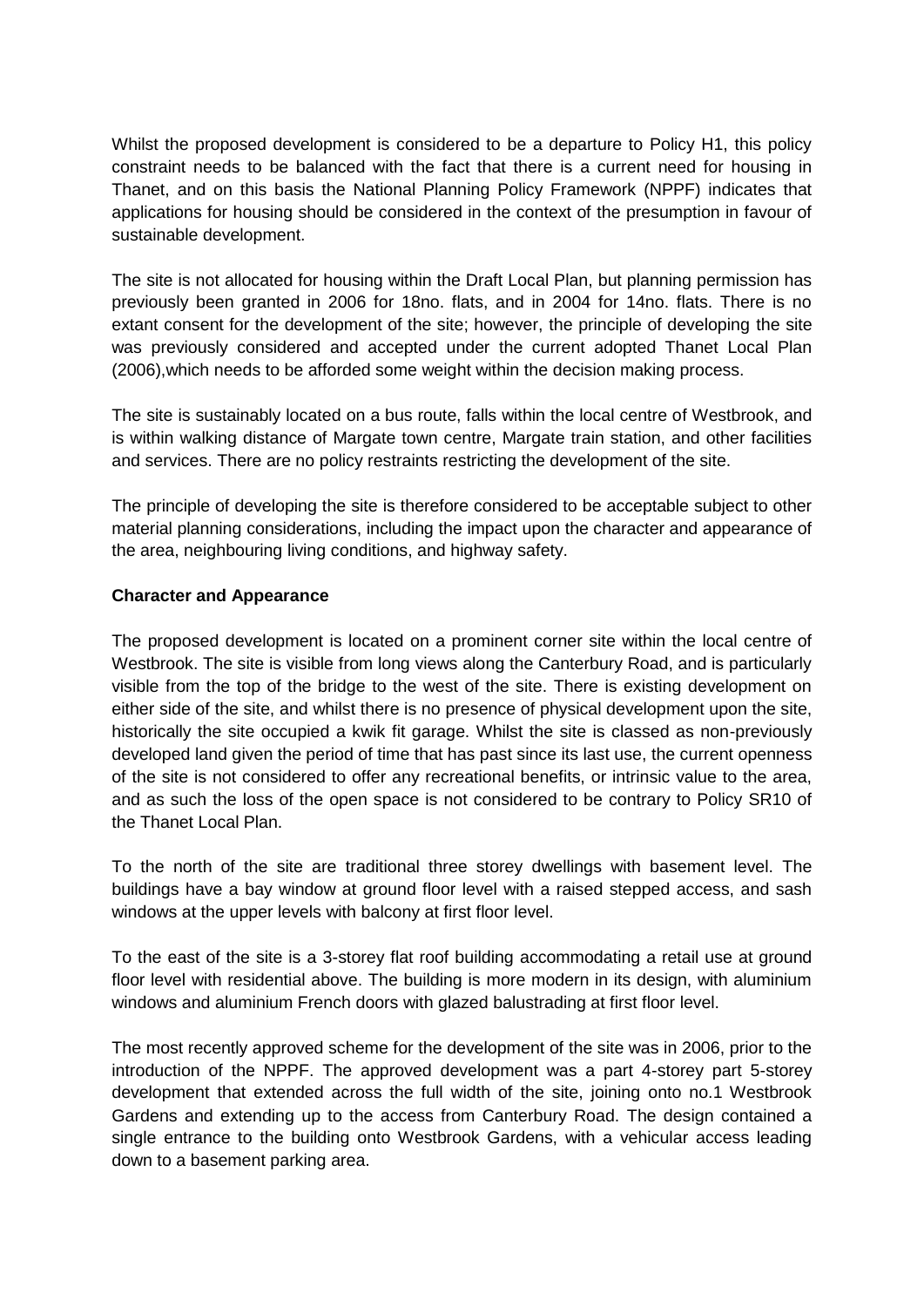This proposal is for the erection of a part 4-storey, part 5-storey development, of a similar scale, layout, and design to the previous consent. The 4-storey element of the design continues to connect with the parapet height of the neighbouring property in Westbrook Gardens; and when viewed in relation to the 3-storey neighbouring building in Canterbury Road, the 4-storey element (which is set in from the side wall at fourth floor level by 1.3m) is not considered to appear detrimental to the street scene. The site is on a prominent corner that fronts a main through road forming the approach into Margate. As such a dominant building of a height that increases incrementally beyond the height of the neighbouring building will provide a presence within the street, with the opportunity to achieve a welldesigned landmark building.

Concern has previously been raised with the 5-storey element, which whilst set in and set back slightly from the main side and front elevations, was still shown within the originally submitted plans to expand almost the full width of both frontages. Amended plans have been submitted during the course of the application showing the fifth floor set further away from the proposed side elevations of the main building (by an additional 1.5m in Canterbury Rd and 3.2m in Westbrook Gardens), resulting in a greater concentration of the fifth floor towards the central corner of the building, away from the lower neighbouring properties. Given the setback location of the fifth floor by 1.7m from the main frontage elevation, and the set in of the side elevations as detailed above, along with the use of metal cladding and extensive glazing within the design of the fifth floor, the scale and height of the proposed development is considered to be, on balance, acceptable.

In terms of its location, the proposed development follows the main front building line of the properties in Westbrook Gardens, with the proposed bay windows projecting slightly further than those on the neighbouring properties. In Canterbury Road the proposed building projects forward of the front building line of no.56 Canterbury Road by 1.1m. To the front of the proposed building, small garden areas for each of the associated flats are provided at 3.7m deep, and metal railings with a gated entrance are shown along the boundary, creating a generous defensible space for each of the ground floor flats, whilst also enhancing this prominent corner through the use of soft landscaping. The presence of the front gardens is also characteristic of the properties in Westbrook Gardens.

With regards to the specific design, the proposed building will sit between a modern 3-storey flat roof block with generous window/door proportions (fronting Canterbury Road), and traditional 3-storey pitched roof terraced dwellings (fronting Westbrook Gardens). A more traditional style of property is also present opposite the site, with the key features of the traditional style properties being the bay and sash windows, and the front balconies. The proposed building therefore needs to sit comfortably between these two contrasting styles of building.

The proposed development consists of a brick built flat roof building, which is similar in form to the modern flat roof building fronting Canterbury Road. Within Westbrook Gardens the design as amended seeks to follow the pattern of fenestration viewed within the adjacent terraced dwellings, with upper level windows that follow the proportioning and positioning of the neighbouring windows, along with a balcony feature at first and second floor level to again reflect the design of the adjacent terraced properties, and provide a gentle transition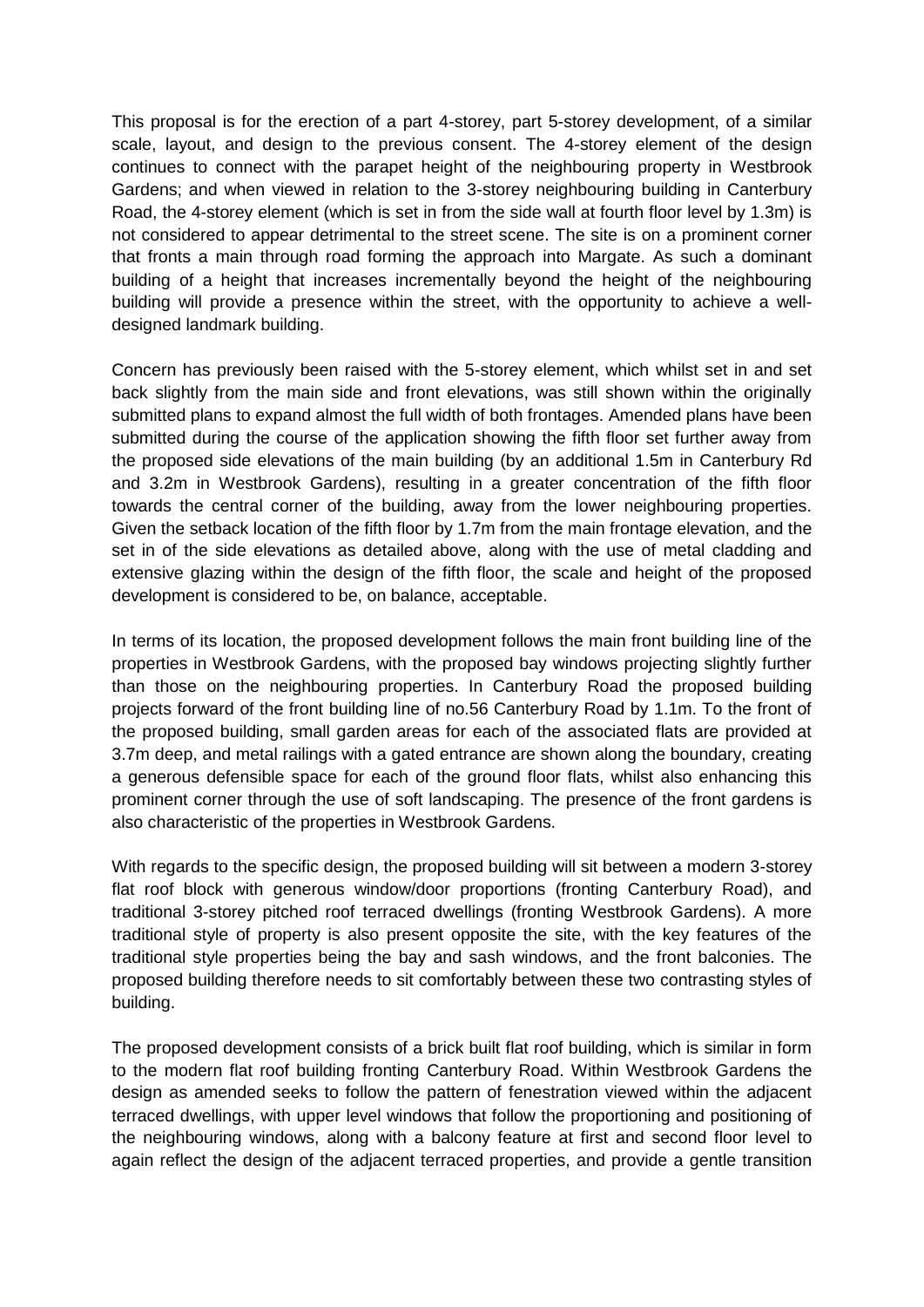before reaching the larger modern window proportions proposed within the southern section of the building.

The traditional houses in Westbrook Gardens are terraced and achieve vertical emphasis through the presence of long sash windows and the emphasised elevated entrances. The presence of bay windows and first floor balconies help to add interest to the terraced block, breaking up its expanse. The proposed development continues this approach with the use of the single windows and balcony features, but also with the provision of a full height modern bay feature, which is metal clad with large glazing panels inserted. Using these features in a rhythmic way around the building has enabled the block to be broken up and vertical emphasis added across the wide frontages. This has not only added interest to the design, but achieves a pattern of development that appears in keeping with the surrounding area.

At ground floor level the provision of the basement parking entrance is unfortunate, and detracts from the design, but such a design feature has previously been approved, and enables parking to be achieved on the site that in itself does not visually detract from the area.

Whilst a single main pedestrian entrance to the flats is proposed onto Westbrook Gardens, access points to each flat have been achieved through the front garden areas, via a gated access. This has achieved a more active frontage to both elevations, and again through the presence of doors to each unit achieves the appearance of separate units within the block, in keeping with the adjacent terrace block, and the smaller commercial terraced units within Canterbury Rd.

In terms of materials, brick is the predominant material, in keeping with the nearby traditional properties. Metal is used for the balustrading, windows, and cladding, all of which help to add interest to the design and emphasize the vertical window alignments. As mentioned previously, the fifth floor is fully metal clad with large glazing elements, all of which help to lighten this structure and reduce its dominance within the street scene. Windows are to be set within a reveal of at least 100mm, which will add depth to the design.

Overall it is considered that the scale and height of the building as amended will not appear significantly out of keeping with surrounding development, and the design and materials are considered to be good quality, and sympathetic to the surrounding character and appearance of the area, with the proposal resulting in an enhancement of the site. The proposed development is therefore considered to be in accordance with Policy D1 of the Thanet Local Plan and paragraph 127 of the NPPF.

# **Living Conditions**

The proposal development is adjacent to an existing dwelling on Westbrook Gardens, and an existing block of flats on Canterbury Road.

- *Light and outlook*

When considering the impact upon no.1 Westbrook Gardens, there will be limited impact upon any lower level windows, as the proposed development follows the rear building line of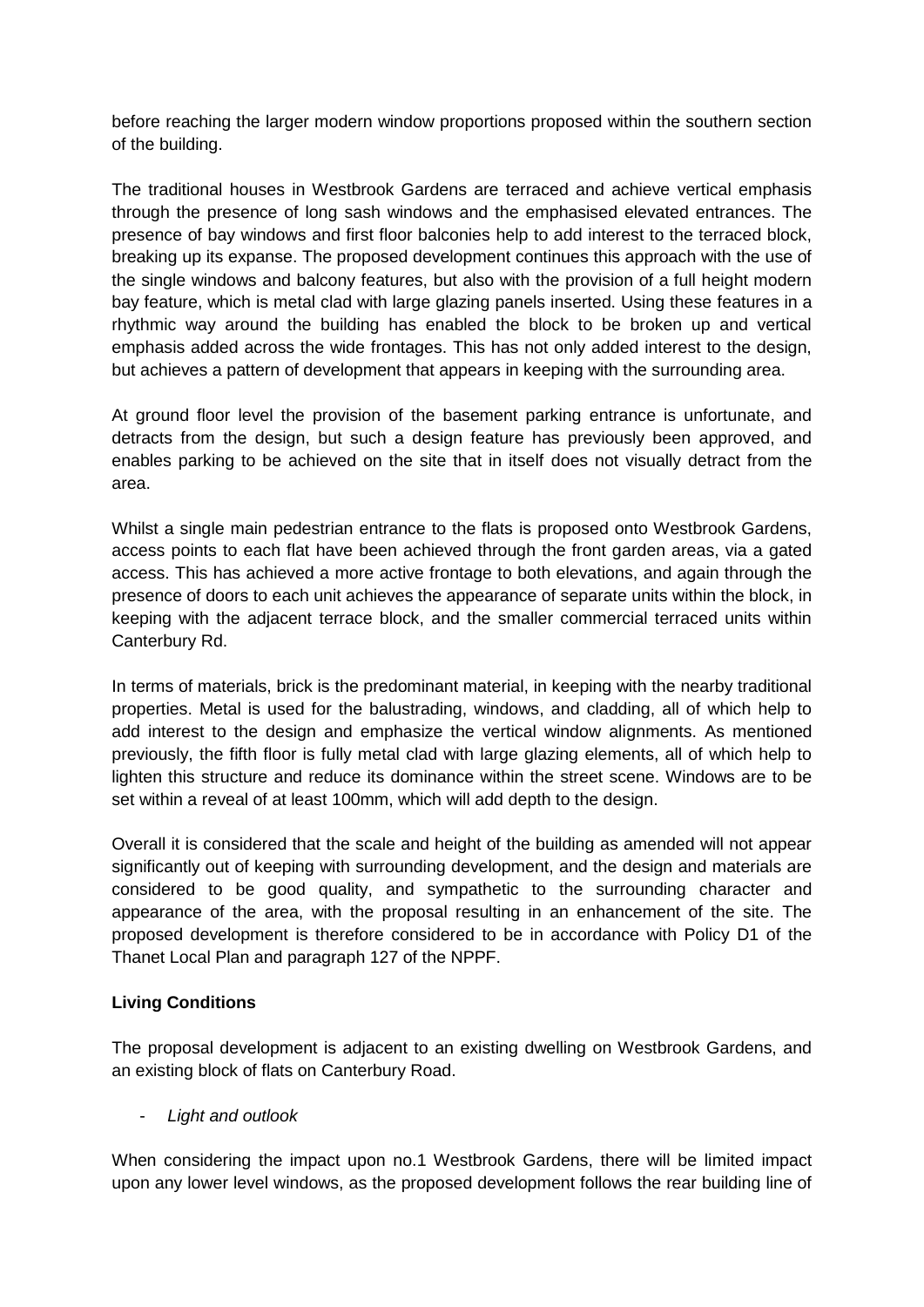no.1 at ground and first floor level. At second floor level the rear building line of no.1 is setback by 3.4m from the rear building line of the proposed development, and with only a 0.5m gap between the properties, there would be some impact upon light and outlook to the second floor rear window of no.1. A daylight and sunlight study has been submitted with the application, which assesses the impact upon these windows. The study shows that the potential impact to this window, when considering the proposed development, passes the 'Building Research establishment' tests, which are based on the requirements of the British Standard BS 8206 Part 2. Taking account of this submission and following officer assessment, the impact to light from no.1 Westbrook Gardens is considered to be acceptable. Whilst there will also be some loss of outlook, this would be from what appears to be a bedroom window, which has a less extensive use than that of a living room, and therefore given the use, along with the limited depth of 3.4m, 0.5m from the neighbouring building, the impact upon this window, and light to no.1 Westbrook Gardens is considered to be acceptable.

Concern has been raised from residents of flats within the adjacent block to the application site on Canterbury Road. Within the side elevation of the flat block there are 5no. ground floor windows, and 3no. first and second floor windows that would face the proposed development, at a distance of 4.3m from the proposed development. The submitted daylight and sunlight study examines the impact upon these windows, and identifies all of the ground floor and one of each of the first and second floor windows as serving circulation space. The only windows affected are the 2no. bedroom windows, identified as windows 17 and 18 within the sunlight and daylight study. The report shows that there will be a significant impact to these windows, in particular the first floor window, where there is acknowledged to be a 47% loss of daylight. The report concludes that whilst these two windows do not pass the daylight distribution test, the use of the rooms as bedrooms means that the impact is considered to be of less importance than if the windows were serving other habitable rooms such as living rooms and kitchens.

Development has previously been approved on the application site, in both 2004 and 2006. The adjacent Canterbury Road flat development was approved in 2008, when the 2006 consent for the application was still extant. Within the report for the neighbouring site the extant consent for the application site was acknowledged as a material planning consideration, and the potential impact upon the future occupiers of both schemes was considered. The previously approved scheme showed a development much closer to the neighbouring windows, and this impact on future living conditions in the flats was considered acceptable and therefore approved. Whilst that scheme is no longer extant, the relationship between the developments has previously been deemed acceptable by the Council.

Furthermore, through this application amendments have been sought to try to reduce the impact upon these windows, with the latest plans showing the depth of the proposed development reduced by 0.3m, in order to avoid any part of the development from being located directly in front of the neighbouring windows. The impact upon outlook to these windows is therefore considered acceptable, and whilst there will be a detrimental loss of light to two bedrooms, on the basis that the plans have been amended, a similar relationship has previously been approved, and the windows serve bedrooms, which are likely to be utilised less during daylight hours than other habitable rooms, the impact upon the light to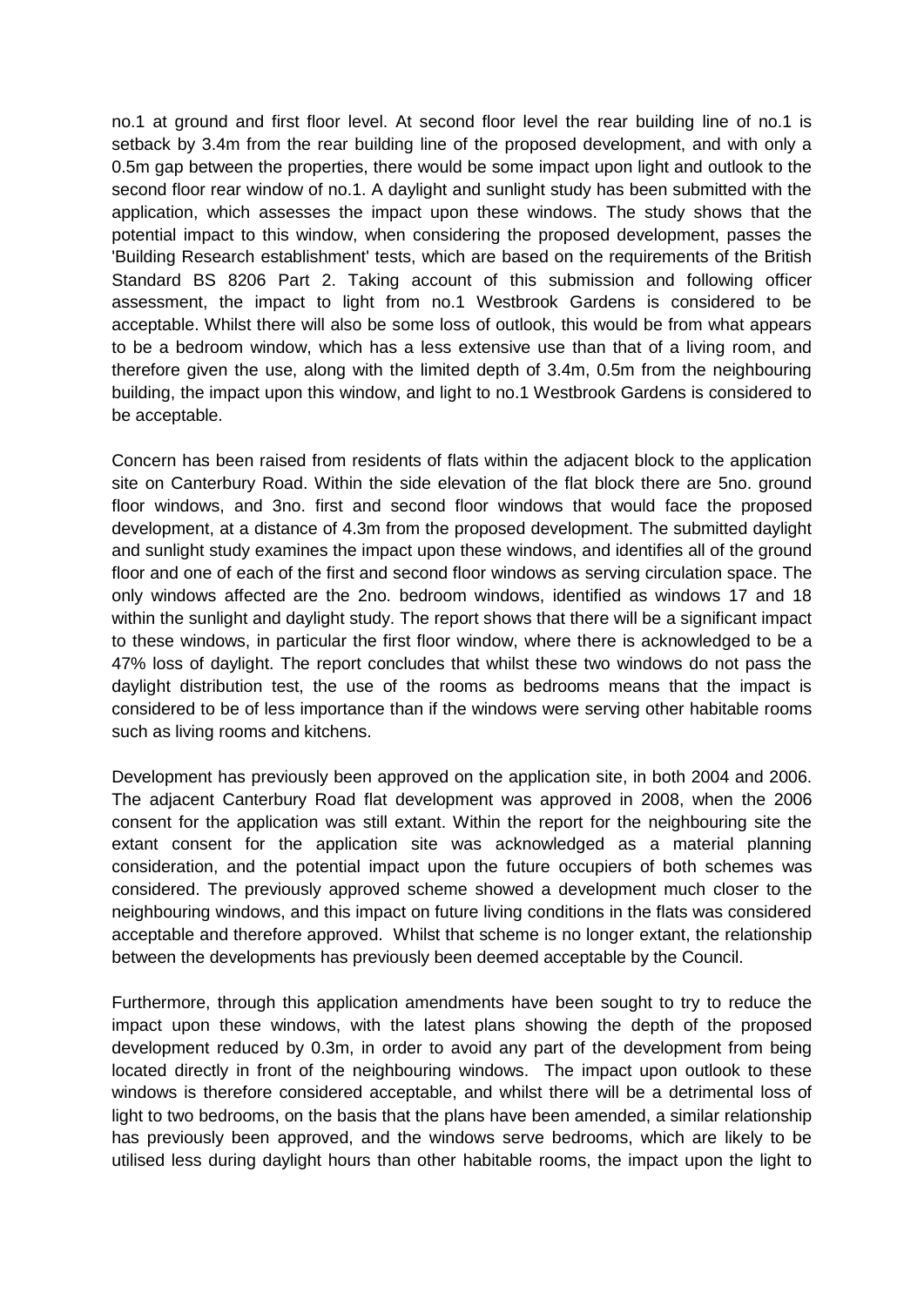neighbouring occupiers within the adjacent flat block is considered to be, on balance, acceptable.

- *Privacy*

Within the rear elevation of the proposed building there are 2no. bedroom windows located within the northern elevation on each floor, and 2no. bedroom windows located within the eastern elevation. The eastern elevation windows face onto the adjacent flat block in Canterbury Road, with the windows within the flat block opposite the proposed windows serving circulation space, and therefore no privacy is affected.

Within the northern elevation the proposed windows face the very rear of the neighbouring gardens in Westbrook Gardens, with only the end 2m directly affected. There is no direct overlooking of the first 5m of amenity space to the neighbouring properties, and it would appear that a number of outbuildings are located within the nearest neighbouring gardens, which would help to reduce the extent of overlooking.

At fourth floor level one side bedroom window is proposed within the northern elevation, but this would face over the neighbouring roof and towards the blank side wall of the neighbouring rear projection, no.1 Westbrook Gardens, and in addition to the setback distance from the boundary, this will result in minimal overlooking.

Overall the impact upon neighbouring privacy is considered to be acceptable, and in accordance with Policy D1 of the Thanet Local Plan, and paragraph 127 of the NPPF.

# **Future Occupier Living Conditions**

The proposed development does not incorporate any shared secure external amenity space. It is not possible to provide this space at the rear due to the basement parking area, which has an open vehicular access slope to the rear of the building, preventing any further use of this space. Amenity space is provided through the provision of balcony areas, and amenity space is associated with the ground floor units' nos.1-3, but this space can not be classed as secure. The proposal is therefore not able to fully comply with Policy SR5 of the Thanet Local Plan, which requires the provision of doorstep play space for all new residential family units. Three of the proposed units are 1-bed, and would therefore not require external space as they are not classed as family units. For the remaining 15no. units, the lack of any doorstep play space will have some impact upon the amenity for future residents; however, the site is within a few minutes walk of the seafront which provides large areas of amenity space. Whilst the proximity to the seafront does not override the policy requirement for doorstep play space, the location of the development, along with the provision of external amenity space for the ground floor flats and balcony provision for nearly all units, and the limited size of the proposed units and the design constraints of the site, it is considered that the proposal will, on balance, provide an adequate level of amenity for future occupiers.

All of the flats meet the nationally described space standards, as required through Policy QD04 of the Draft Local Plan, and an independently accessed internal refuse store has been provided for all flats at ground floor level, along with a cycle store. Given the lack of external amenity space, the agent has agreed to a condition requiring the provision of airing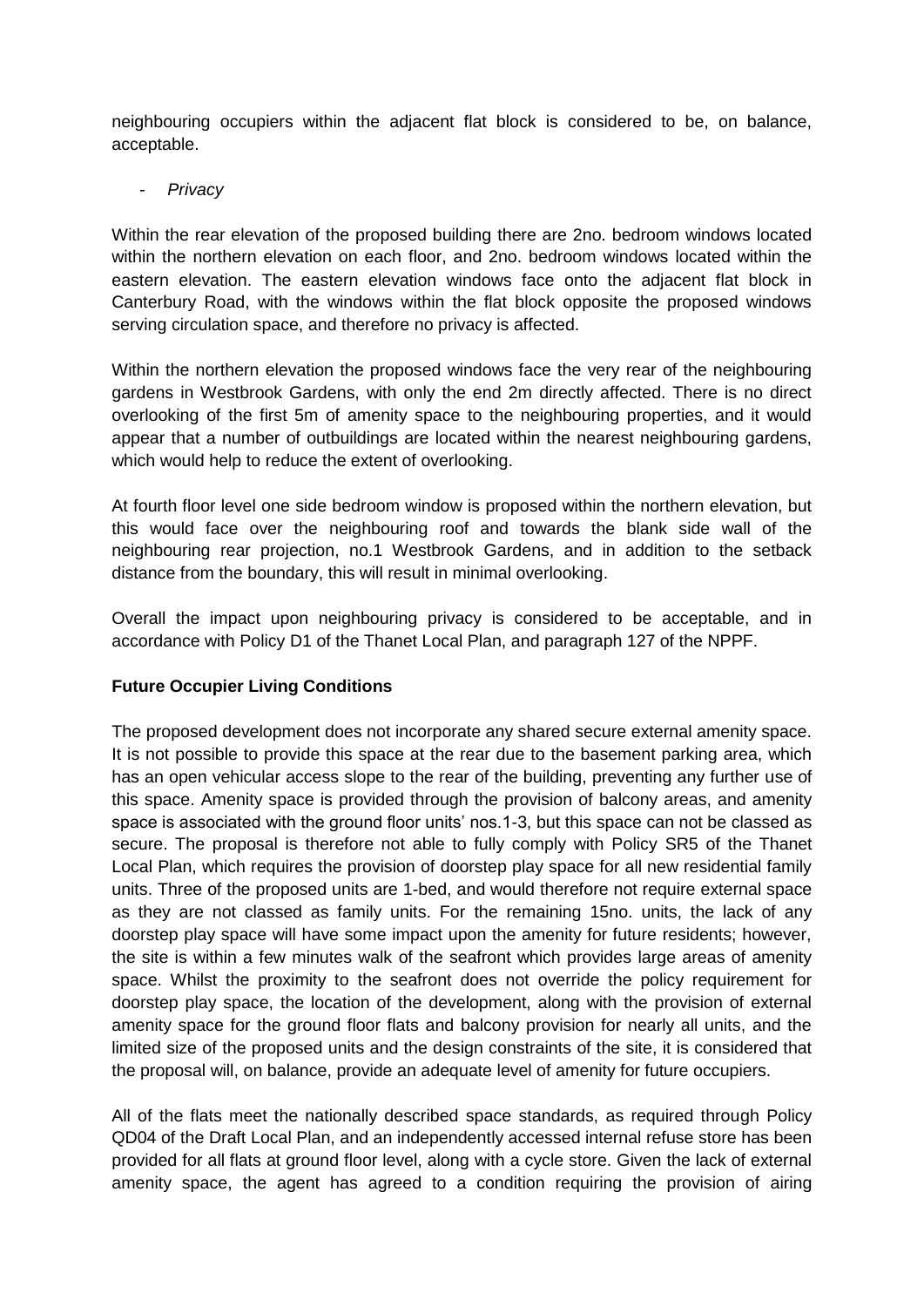cupboards within all units, which will assist with clothes drying, and minimise the likelihood of the balconies from being used for this purpose, which would be to the detriment of visual amenity.

Environmental Health advises that there have been noise complaints recorded regarding deliveries to Tesco, and the site sits on a busy main through road. As such, Environmental Health recommends that a condition be added to any consent to test noise levels from within the proposed development, in order to safeguard the amenity of future residents. Concerns were also previously raised regarding the car lift and the potential for noise to adjoining flats, but following its removal Environmental Health no longer have concerns regarding this issue.

Subject to safeguarding conditions requiring the provision of the refuse and cycle store, clothes drying facilities, and the amenity areas as shown, the impact upon the living conditions of future occupiers is considered to be acceptable, and in accordance with paragraph 127 of the NPPF.

# **Transportation**

The proposal is for the provision of underground parking to serve the 18no. proposed units. The proposed vehicular access is from Westbrook Gardens, with the initial plans submitted with this application showing a car lift to provide basement access. The agent had advised that the car lift proposal was a direct result of discovering that the approved basement vehicular access from the 2006 scheme was not workable, and therefore this was the only proposal that enabled the 18no. parking spaces to be maintained.

KCC Highways and Transportation were consulted, and raised objections with the car lift on the grounds of the risks associated with them, including power cuts, failures, and queues onto the highway if more than one vehicle is attempting to access the site at once, or is waiting for another driver to exit the site, leading to reversing back onto the highway. KCC suggested that the lift be removed and replaced with a ramp. Concerns were also raised with the number of parking spaces proposed, along with a lack of tracking information to prove that safe manoeuvres within the site could be achieved.

Amended plans have been submitted showing the lift replaced with a ramp, but this has led to the number of parking spaces being reduced from 18 to 16.

KCC advises that the amended ramp access will reduce the likelihood of vehicles queuing on the public highway, and remove the risk of issues associated with failure and maintenance of vehicle lifts. Whilst 2no. On site parking spaces have been lost, meaning that the proposed development falls slightly under the recommended standards, the requirement for a safe access to the site is considered to outweigh the lack of parking, and given the sustainable location of the site on a bus route, and within walking distance of the town centre and railway station, along with the reduction in size of 3no. units from 2-bed to one-bed, the lack of 2no. parking spaces are not considered to justify a reason for refusal in this instance.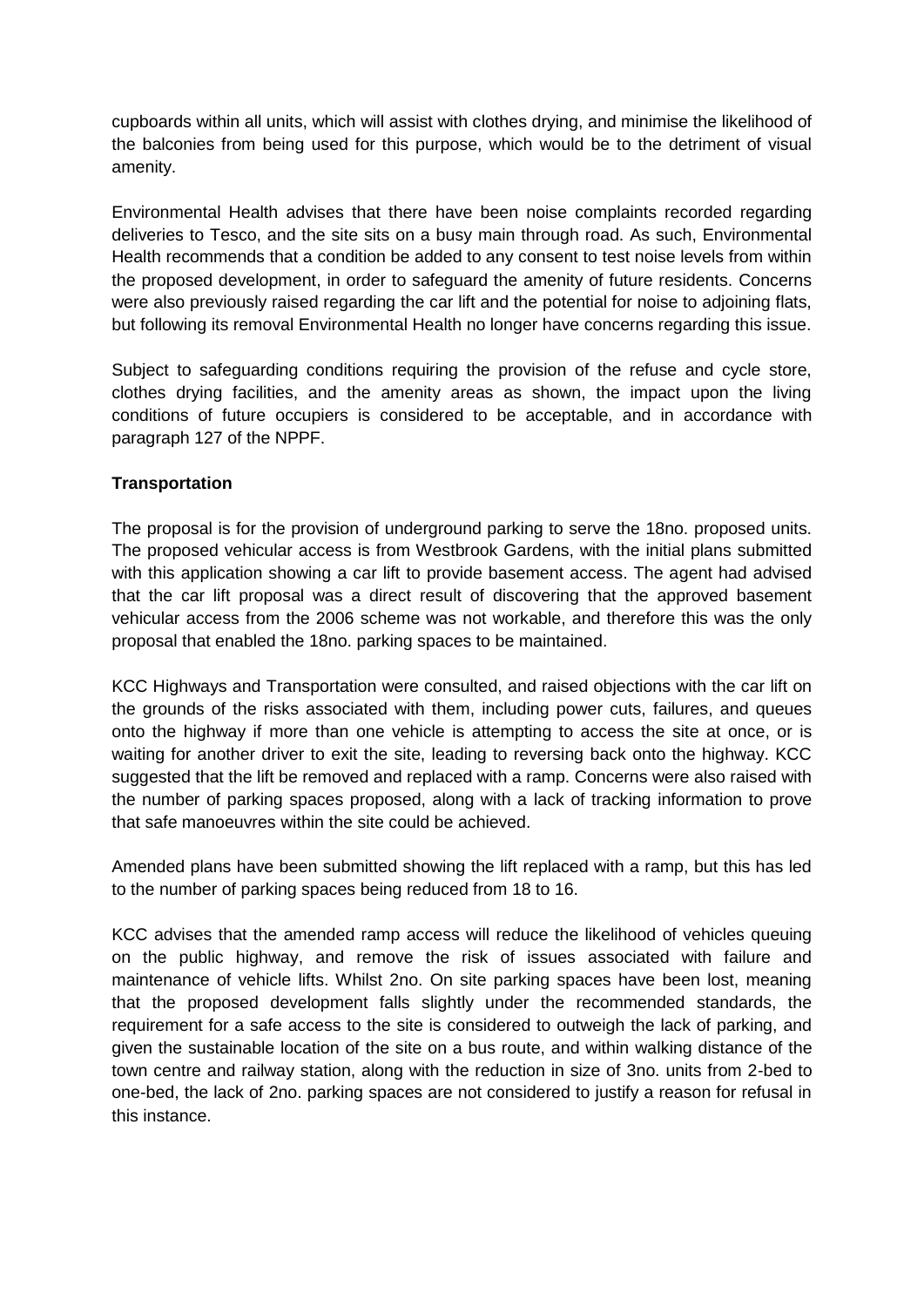The relocation of the refuse store from basement level to ground level is shown on the amended plans, which is supported, as this allows for easy access of the bins on refuse collection day, and doesn't require the basement to be accessed by refuse vehicles.

KCC has advised that in order to ensure that access visibility in and out of the site is not obstructed, the applicants will need to progress a traffic regulation order to remove the 2-3 parking spaces located directly at, and alongside, the proposed vehicle entrance.

Secure cycle parking has been provided internally for 20no. bikes, and electric vehicle charging will be provided to each of the allocated parking spaces.

Subject to safeguarding conditions, the impact upon highway safety is considered to be acceptable, and in accordance with the NPPF.

# **Affordable Housing and Unit Sizes**

The proposal is for the erection of 15no. 2-bed flats and 3no. 1-bed flats. Whilst Policy SP19 encourages a range of unit types and sizes across a development site, there are often site constraints that prevent this from happening. In this case, given the size and shape of the site, and its corner location, housing cannot easily be accommodated on the site. A flat block would achieve the optimum use of the site.

The proposal provides for 30% affordable housing, where the greatest need is one and two bed units, and therefore the proposal would meet this local need. Affordable housing provision of 30% is to be secured through the legal agreement on the basis that this site would be developed independently of any other development.

Alternatively, this application site is linked to an allocated housing site in Cliftonville, former St.Georges Hotel, Eastern Esplanade, which has an extant planning permission for the erection of 87no. flats. It was agreed through the legal agreement for the St.Georges planning application that this application site would serve as the off-site affordable housing provision for the development of the St.Georges site. The St.Georges application is extant, and therefore if that development were to commence, there would be a requirement for this site to be provided entirely as affordable housing. On this basis, the provision of all 1-bed and 2-bed units would contribute significantly to local affordable housing need.

The proposal is therefore considered to comply with Policy H14 of the Thanet Local Plan, and Policy SP19 of the Draft Local Plan.

# **Ecology**

A preliminary ecological appraisal has been submitted as part of this application. The report concludes that there is the potential for terrestrial mammals, such as Hedgehogs, to be present within the site. KCC Biodiversity have advised that in order to ensure that hedgehogs are not harmed during the construction phase of the development, precautionary mitigation measures are put in place, which includes any excavations needing to be left overnight either covered or fitted with mammal ramps to ensure that any animals that enter can safely escape. Any open pipework with an outside diameter of greater than 120 mm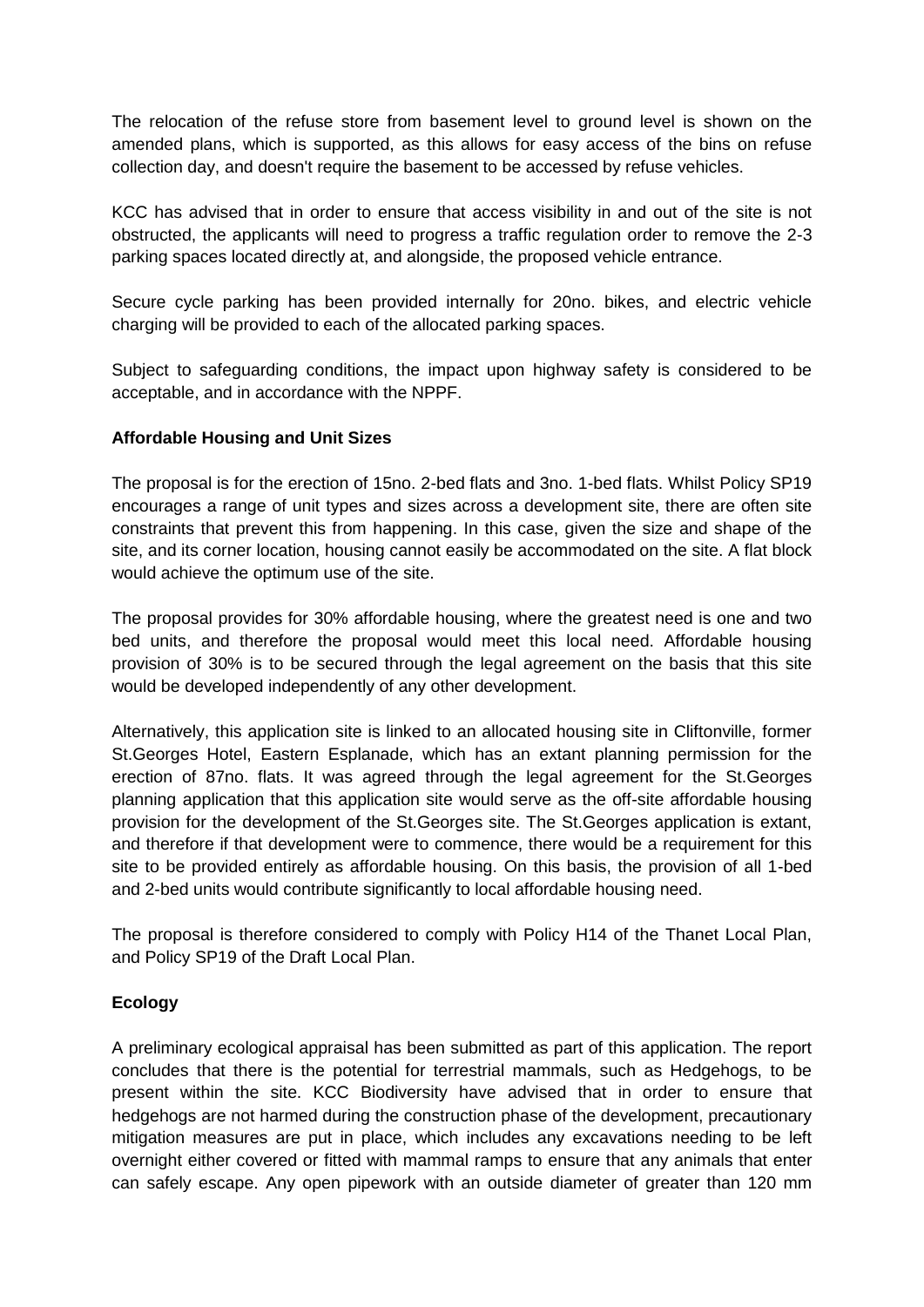must also be covered at the end of each work day to prevent animals entering/becoming trapped. Subject to a safeguarding condition securing this mitigation, KCC raises no concerns with the impact upon terrestrial mammals.

The site has been overgrown for a number of years, and birds are often heard within the site during the nesting period. KCC has further advised that this habitat provides opportunities for breeding birds, and therefore any work to vegetation should be carried out outside of the bird breeding season (March to August) to avoid destroying or damaging bird nests in use or being built. The site has recently been cleared, with the owner confirming that this took place in the last few months, outside of the bird breeding season. The impact upon breeding birds is therefore considered to be acceptable and in accordance with the NPPF, with the provisions of the Wildlife and Countryside Act 1981 remaining in force.

# **Drainage**

Southern Water has advised that a public sewer may be crossing the site, but that it may be possible to divert the foul sewer, so long as this would result in no unacceptable loss of hydraulic capacity, and the work was carried out at the developer's expense.

The drainage appraisal report submitted with the application states that the site is currently fully impermeable, and assumes that the site is currently served by a public surface water sewer, and proposes maintaining the existing discharge rate and connection. However, from visiting the site this is not correct, as the former building on the site and any associated hard surfacing has been removed, and the site is now overgrown with numerous tree stumps across the site, proving that the site has been permeable and therefore surface water drained within the site.

Southern Water further advises that there are no dedicated public surface water sewers in the area to serve this development, and that whilst the discharge of surface water to the public combined sewer network may be possible, considerations should be given to alternative means of draining surface water from the development.

A revised drainage strategy has been submitted showing the intention to provide a blue roof system, which will slow down surface water flows to the combined sewer. A storage tank will also be provided within or below basement level, to store the water to restrict the discharge rate to the combined sewer. No information has been provided on the drainage proposal for the basement level or the front gardens area, but KCC has advised that this could all be drained to the storage system, and as such it is likely that surface water drainage could be adequately dealt with within the site, preventing any increase in surface water runoff from the site and increased risk of flooding.

Subject to safeguarding conditions the impact upon flood risk is considered to be acceptable, and in accordance with the NPPF.

# **Contamination**

The Environment Agency advises that the previous use of the site as a motor vehicle garage presents a high risk of residual contamination that could be mobilised during construction to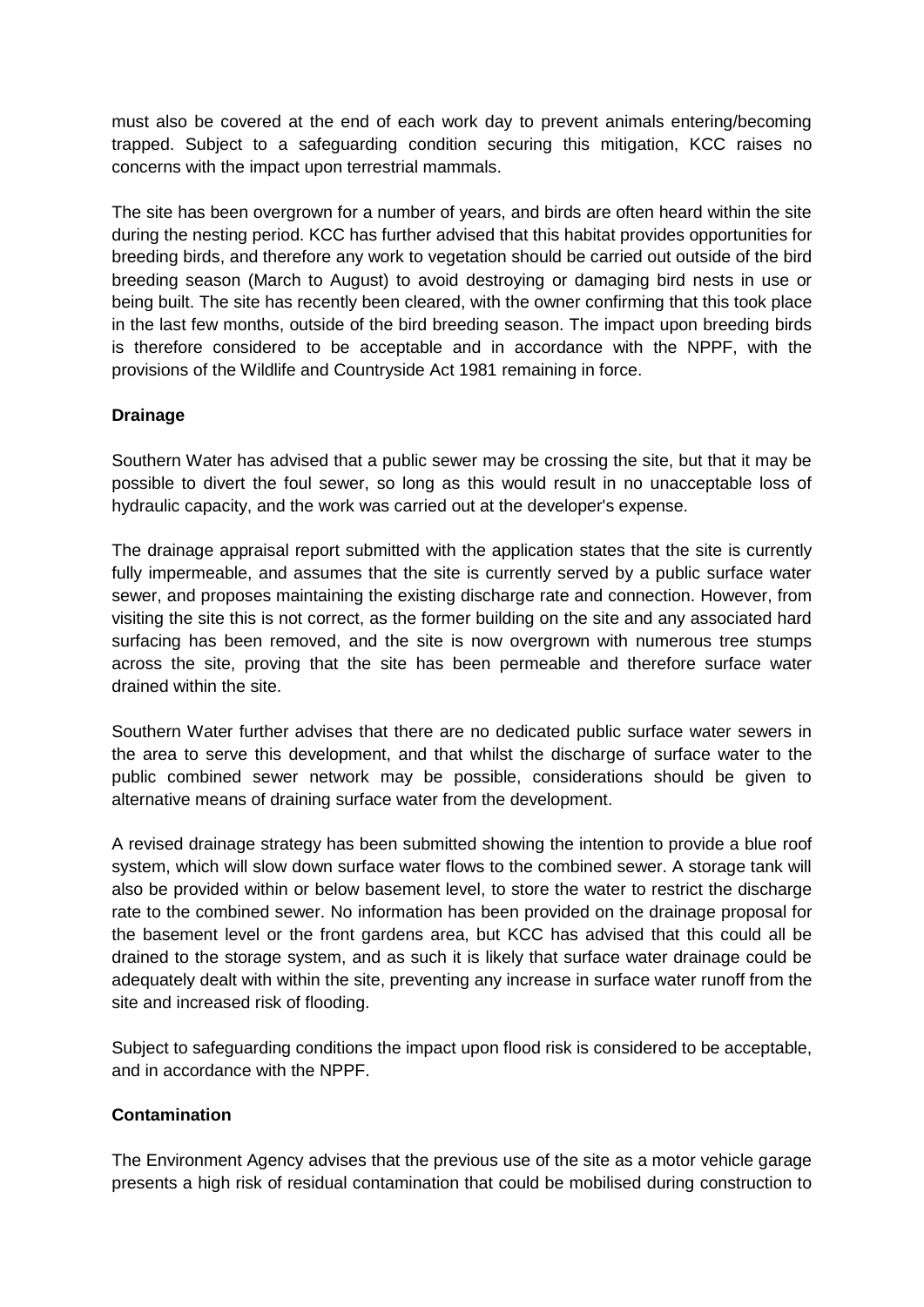pollute controlled waters. Controlled waters are sensitive in this location because the application site is located upon a Principal aquifer, which is overlain by clay.

A desktop study has been submitted with the application. The Environment Agency advises that the report submitted provides them with confidence that it will be possible to suitably manage the risk posed to controlled waters by this development, however, safeguarding conditions are necessary to secure further detailed information, without which they would object to the application.

Subject to the safeguarding conditions, the impact upon the public water supply is considered to be acceptable, and in accordance with the NPPF.

# **Archaeology**

KCC Archaeology has advised that extensive archaeological remains are recorded in the Westgate area. The sites of two iron age and Romano-British settlements are known within a 500m radius of the premises, one at Hartsdown park and one close to the nearby Royal Esplanade. Cropmarks of enclosures are also known directly south of the site. The general potential of the area relates principally to Bronze Age, Iron Age and Roman remains found along the coast line to the west and expected to continue in towards Margate. Recent investigations in close proximity to the present site have revealed remains of prehistoric date. While the site has seen previous development it is not known the extent to which the land below that development was previously disturbed and the present proposal involves substantial excavations including for a basement level. It is possible that archaeological remains will be disturbed by groundworks involved in development, and therefore a safeguarding condition requiring a programme of archaeological work is advised. Subject to this condition the impact upon archaeology is considered to be acceptable and in accordance with the NPPF.

# **Financial Contributions**

Policy CF2 of the Thanet Local Plan requires that where a proposed development would directly result in the need to provide new or upgraded community facilities, a financial contribution towards the cost of such provision will normally be sought.

KCC have commented that a financial contribution of £864.28 is required for additional book stock at Margate Library in order to mitigate the impact of the additional borrowers generated from this development.

KCC have requested a financial contribution of £16,464 towards secondary education in the form of the phase 1 expansion of King Ethelbert Secondary School, in order to mitigate the impact from additional children occupying the development.

KCC have requested a financial contribution of £371.28 towards community learning, in the form of additional equipment and resources at the Margate Adult Education Centre.

KCC have requested a financial contribution of £1,179 towards youth services, in the form of additional equipment and resources at the Quarterdeck Youth Centre.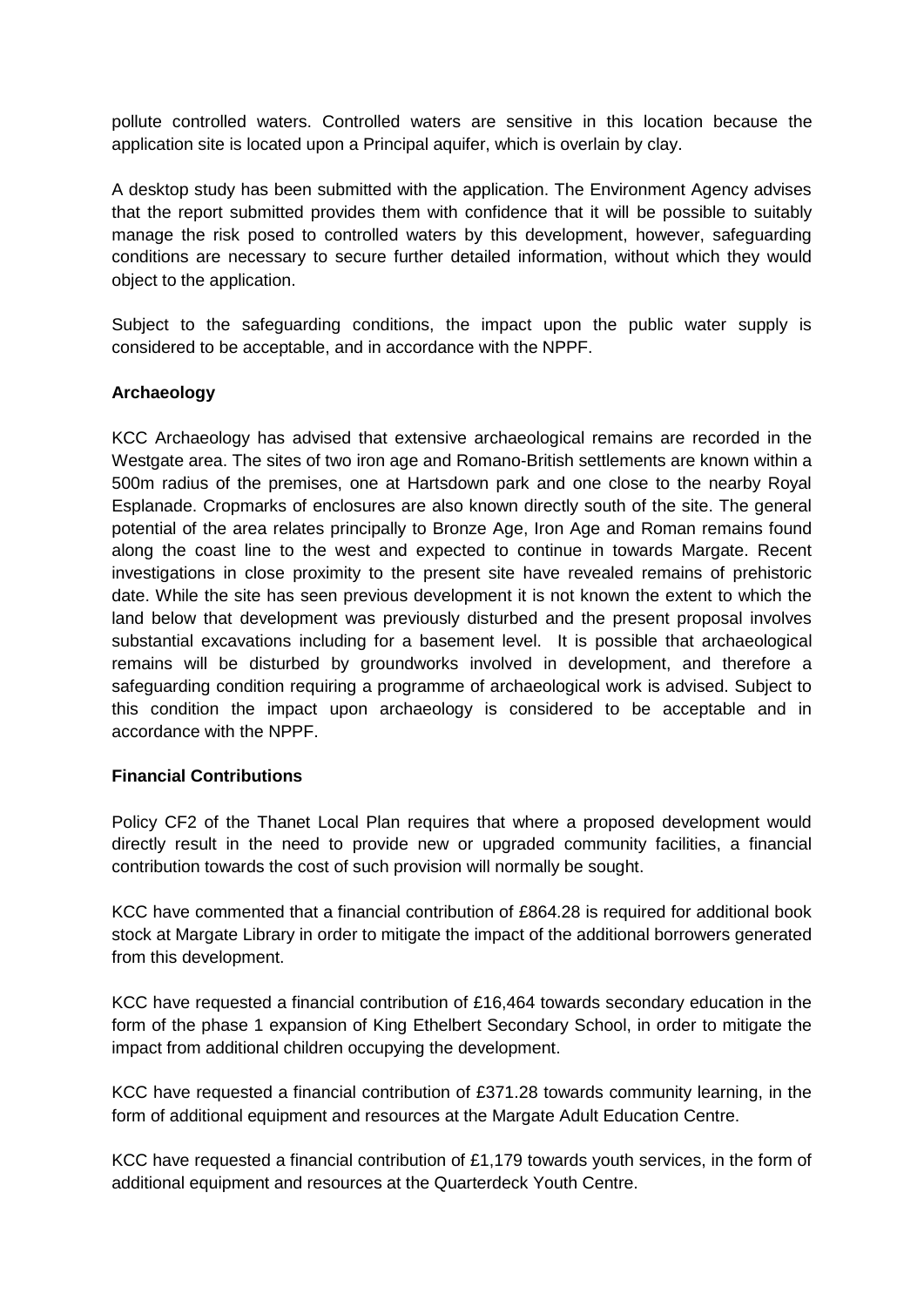KCC have requested a financial contribution of £2,643.84 towards social care provision, in the form of extra care provision in Thanet.

A contribution towards equipped play provision is required under Policy SR5 of the Thanet Local Plan. The nearest park to the application site is Hartsdown Park. There is a need for new or replacement play equipment at this park, and therefore a financial contribution of £13,125 is sought.

The agent has agreed to all of these financial contributions, which are to be secured through a legal agreement.

# **Special Protection Area Mitigation and Appropriate Assessment**

Thanet District Council has produced the 'The Strategic Access Management and Monitoring Plan (SAMM)' which focuses on the impacts of recreational activities on the Thanet section of the Thanet Coast and Sandwich Bay Special Protection Area (SPA). The studies indicate that recreational disturbance is a potential cause of the decline in bird numbers in the SPA. The proposed development is 1km from the Thanet Coast and Sandwich Bay SPA, Ramsar and SSSI. Therefore, to enable the Council to be satisfied that the proposed development will avoid a likely significant effect on the designated sites (due to an increase in recreation) a financial contribution is required to contribute to the district wide mitigation strategy.

The tariff for this contribution is provided in the SAMM report, and for this development equates to £5,406. This mitigation means that the Council accords with the Habitat Regulations and an appropriate assessment has been undertaken. The applicant has agreed to this contribution, which will be secured through a legal agreement.

# **Heads of Terms**

The legal agreement to be submitted in support of this application will contain the following commitments:

- Special Protection Area £5,406
- Secondary Education £16,464
- Libraries £864.28
- Play equipment £13,125
- Community learning £371.28
- Social care £2,643.84
- 30% affordable housing.

# **Conclusion**

The site is considered to be non-previously developed land, given the time that has passed since the previous use, and the current condition of the land, which is now overgrown. The proposed development is therefore considered to be contrary to Policy H1 of the Thanet Local Plan; however this policy currently has minimal weight in determination due to the Council's current housing land provision.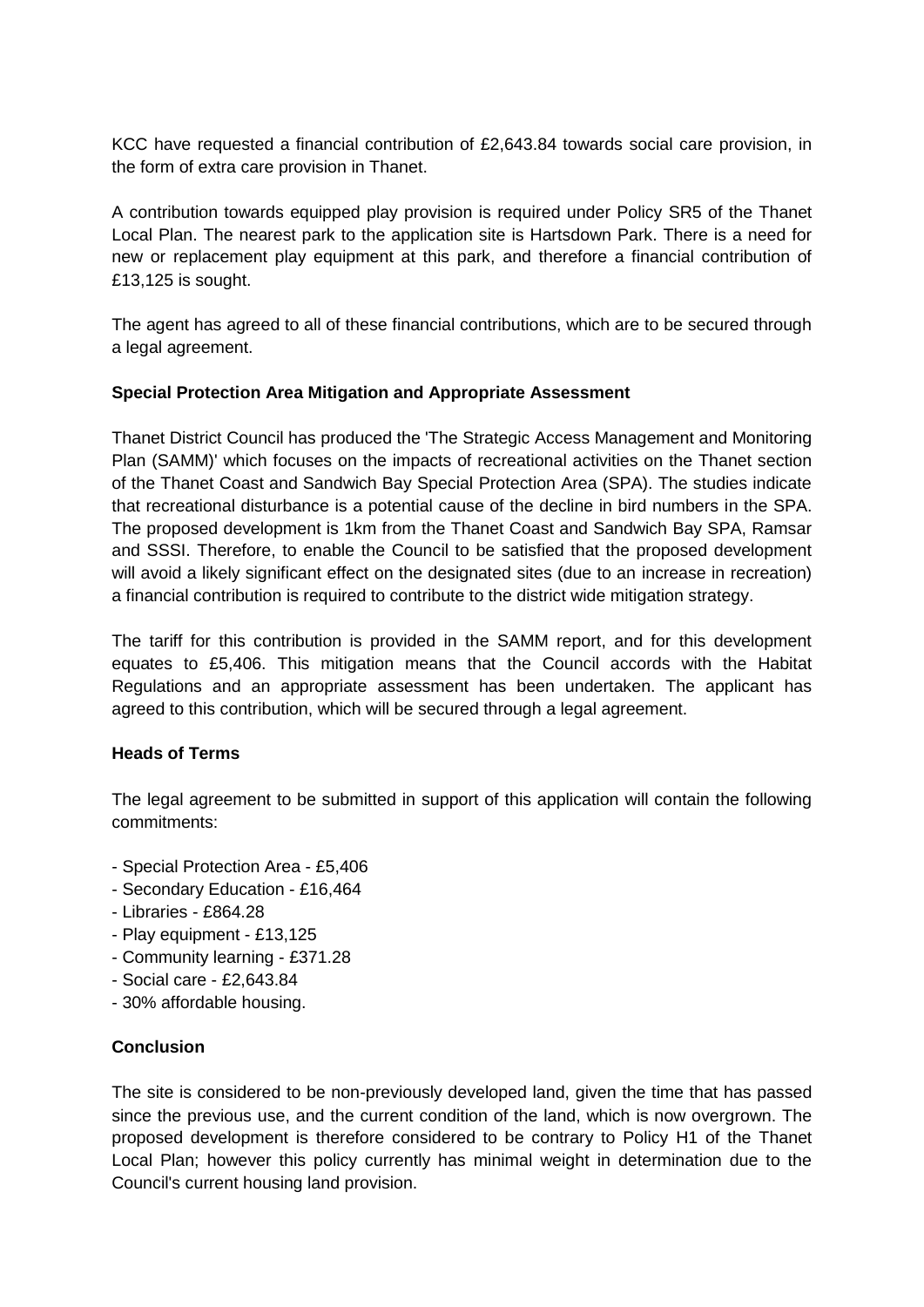The proposed development would provide an additional 18no. flats towards the current housing need, which will provide a social benefit. It is also expected that all of these units would be provided as affordable units, if constructed in conjunction with the former St.Georges Hotel development site, which further enhances this social benefit. All of the flats meet the minimum space standards and provide a good standard of amenity for future occupiers, with the only disadvantage being the limited external amenity space; and for neighbouring occupiers the impact upon amenity, whilst balanced, is considered to be acceptable given the historic permissions granted on the site.

Economic benefits will be achieved through the construction of the development, and the occupation of a currently vacant boarded up site.

With regards to the environment, the retention of the site as open space is not considered to be necessary, as the site does not offer recreational benefits, and is not intrinsically valuable to the area. The proposed development is of a scale and height that will not detract from the area, and is of a design that is sympathetic to its surroundings. Whilst the site is sustainably located, off-street car parking is achieved at basement level. Overall the proposal is considered to enhance the character and appearance of the area.

It is therefore considered that the proposed development represents sustainable development in accordance with the NPPF, and it is therefore recommended that members defer and delegate the application for approval, as an acceptable departure to Policy H1 of the Thanet Local Plan, subject to safeguarding conditions, and the submission of a signed legal agreement securing the commitments as identified within the heads of terms of this report within 6 months of any resolution.

**Case Officer** Emma Fibbens